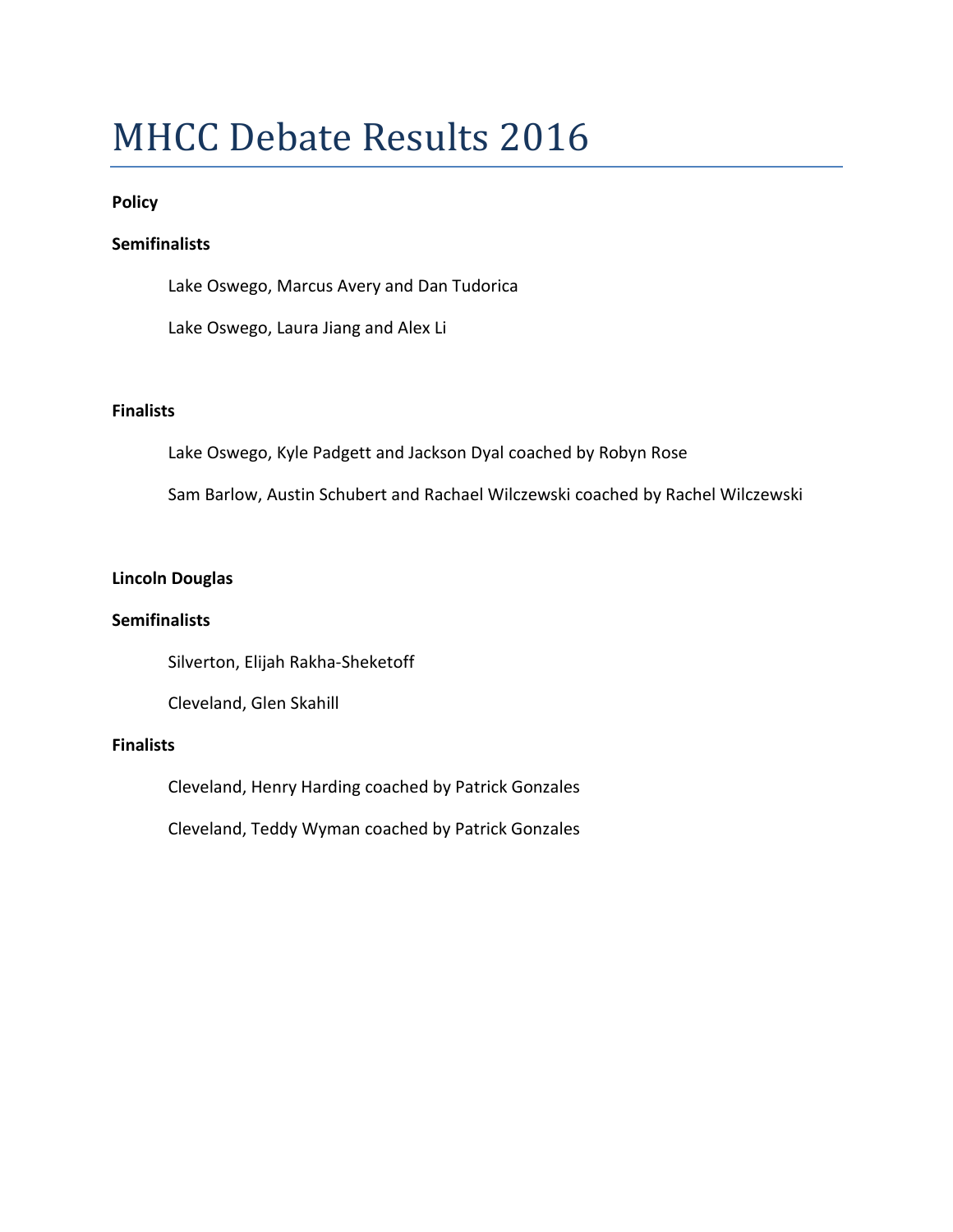### **Parliamentary**

There were two teams who were 3-0 who did not break due to speaker points, from Lake Oswego, Sarah Kwartler and SarahJane Griffiths, and from Sprague, Arika Harrison and Sebastian Ward.

### **Semifinalists**

Lincoln, Andria Tatterfield and Colin Phipps

La Salle, Winnie Gregory and Katie Quines

### **Finalists**

South Albany, Tyler Whittaker and Anthony Ross coached by Brandon Johnson

Cleveland, Quinn Samoulidis and Mathias Knight coached by Patrick Gonzales

### **Public Forum**

### **Semifinalists**

Westview, Mallika Moghe and Stanley Sun

McMinnville, Tommy Douglass and Eli Wiles

#### **Finalists**

Westview, Akshay Pulavarty and Rohan Ajjarapu coahed by Patrick Johnson McMinnville, Joe Gullo and Benjamin Pollak coached by Matthew Compton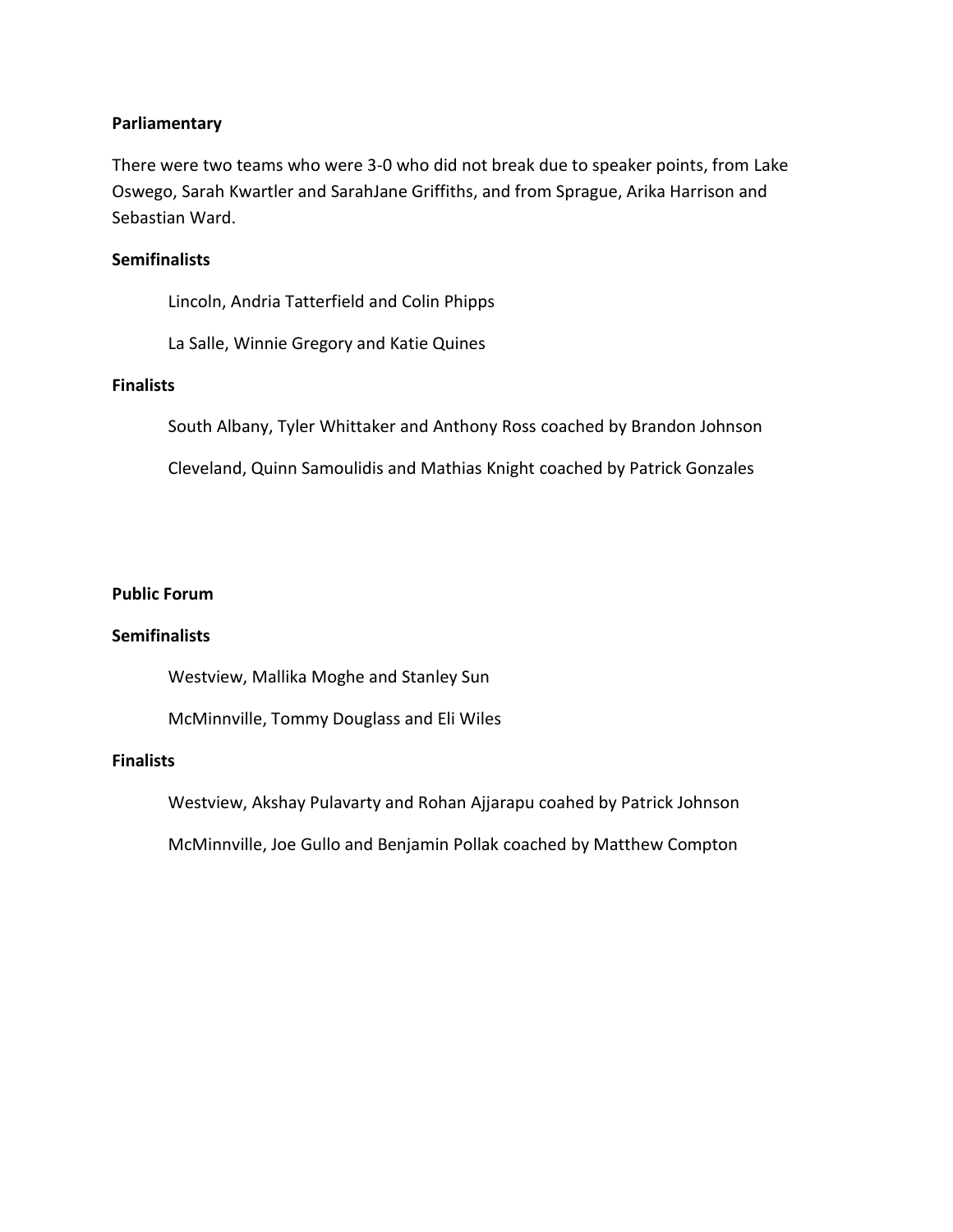|                                                                                  | <b>ROUND1</b>                                     |            | <b>ROUND 2</b>                                    |                | <b>ROUND 3</b>                                          |            |                           |                                                                   |
|----------------------------------------------------------------------------------|---------------------------------------------------|------------|---------------------------------------------------|----------------|---------------------------------------------------------|------------|---------------------------|-------------------------------------------------------------------|
| AC-Clackamas GL<br><b>AC-Clackamas</b><br>Luke Geist                             | L<br><b>BarlowSW</b><br>Altotsky P<br>25          | Neg        | $\mathbf{L}$<br><b>OES ZM</b><br>Miller Jas<br>25 | <b>AFF</b>     | $\mathbf{L}$<br>LincolOS<br>Kojenov Vi<br>26            | Neg        | $0 - 3$                   | 152.00<br>5                                                       |
| William Lau                                                                      | 24                                                |            | 25                                                |                | 27                                                      |            | 76.00<br>76.00            | 25.00<br>25.00                                                    |
| AC-Clackamas LL<br>AC-Clackamas<br>Jonathan Lee                                  | W<br><b>OES ZM</b><br>Arciniega<br>27             | Neg        | W<br>Lake OPD<br>Lowe Eric<br>30                  | <b>AFF</b>     | $\mathbf{L}$<br>Lake OAT<br>Bertucci M<br>27            | Neg        | $2 - 1$<br>84.00          | 161.00<br>7<br>$27.00$ 4th Spkr                                   |
| Kacie Lee                                                                        | 23                                                |            | 28                                                |                | 26                                                      |            | 77.00                     | 26.00                                                             |
| AJ-Lake Oswego AT<br>AJ-Lake Oswego                                              | W<br>LincolOS<br>Nilles Cam<br>28                 | <b>AFF</b> | W<br>WestviBL<br>Altotsky P<br>27                 | Neg            | W<br>ClackaLL<br>Bertucci M<br>28                       | <b>AFF</b> | $3 - 0$                   | 168.00<br>3<br>1st Seed                                           |
| Marcus Avery<br>Dan Tudorica                                                     | 29                                                |            | 28                                                |                | 28                                                      |            | 83.00<br>85.00            | 28.00<br>$28.00$ 1st Spkr                                         |
| AJ-Lake Oswego JL<br>AJ-Lake Oswego<br>Laura Jiang<br>Alex Li                    | W<br>TigardBK<br>Shilling H<br>29<br>27           | Neg        | W<br>BarlowSW<br>Bertucci M<br>26<br>28           | <b>AFF</b>     | $\mathbf{L}$<br><b>OES ZM</b><br>Wiley Just<br>28<br>29 | Neg        | $2 - 1$<br>83.00<br>84.00 | 167.00<br>5<br>3rd Seed<br>28.00<br>$28.00$ 3rd Spkr              |
| AJ-Lake Oswego PD<br>AJ-Lake Oswego                                              | W<br>WestviBL<br>Thompson R<br>30                 | <b>AFF</b> | $\mathbf L$<br>ClackaLL<br>Lowe Eric<br>27        | Neg            | W<br>TigardBK<br>Fale Karas<br>25                       | <b>AFF</b> | $2 - 1$                   | 163.00<br>3<br>4th Seed                                           |
| Kyle Padgett<br>Jackson Dyal                                                     | 30                                                |            | 26                                                |                | 25                                                      |            | 82.00<br>81.00            | 27.00<br>26.00                                                    |
| AL-Lincoln OS<br>AL-Lincoln<br>Zelda Offermann<br>Joe Schlechter                 | L<br>Lake OAT<br>Nilles Cam<br>27<br>30           | Neg        | $\mathbf L$<br>TigardBK<br>Thompson R<br>23<br>23 | <b>AFF</b>     | W<br>ClackaGL<br>Kojenov Vi<br>27<br>29                 | AFF        | $1 - 2$<br>77.00<br>82.00 | 159.00<br>4<br>27.00<br>29.00                                     |
| AW-Oregon Episcopal ZM<br>AW-Oregon Episcopal<br>Julianne Zhao<br>Quattro Musser | L<br>ClackaLL<br>Arciniega<br>25<br>26            | <b>AFF</b> | W<br>ClackaGL<br>Miller Jas<br>25<br>27           | Neg            | W<br>Lake OJL<br>Wiley Just<br>28<br>27                 | <b>AFF</b> | $2 - 1$<br>78.00<br>80.00 | 158.00<br>4<br>25.00<br>27.00                                     |
| AX-Sam Barlow SW<br>AX-Sam Barlow<br>Austin Schubert<br>Rachael Wilczewski       | $\mathbf W$<br>ClackaGL<br>Altotsky P<br>28<br>27 | AFF        | $\mathbf L$<br>Lake OJL<br>Bertucci M<br>28<br>27 | ${\hbox{Neg}}$ | $\mathbf W$<br>WestviBL<br>Lowe Eric<br>29<br>29        | Neg        | $2 - 1$<br>85.00<br>83.00 | 168.00<br>$\overline{c}$<br>2nd Seed<br>$28.00$ 2nd Spkr<br>27.00 |
| <b>BN-Westview BL</b><br><b>BN-Westview</b><br>Maya Bedge                        | L<br>Lake OPD<br>Thompson R<br>30                 | Neg        | L<br>Lake OAT<br>Altotsky P<br>26                 | AFF            | L<br><b>BarlowSW</b><br>Lowe Eric<br>27                 | AFF        | $0 - 3$<br>83.00          | 167.00<br>7<br>27.00                                              |
| Sim Low                                                                          | 30                                                |            | 27                                                |                | 27                                                      |            | 84.00                     | 27.00                                                             |
| <b>BP-Tigard BK</b><br>BP-Tigard<br><b>Eddie Bednarek</b>                        | $\mathbf L$<br>Lake OJL<br>Shilling H<br>26       | <b>AFF</b> | W<br>LincolOS<br>Thompson R<br>28                 | Neg            | $\mathbf L$<br>Lake OPD<br>Fale Karas<br>25             | Neg        | $1 - 2$<br>79.00          | 162.00<br>5<br>26.00                                              |
| Tristan Kelleher                                                                 | 27                                                |            | 30                                                |                | 26                                                      |            | 83.00                     | 27.00                                                             |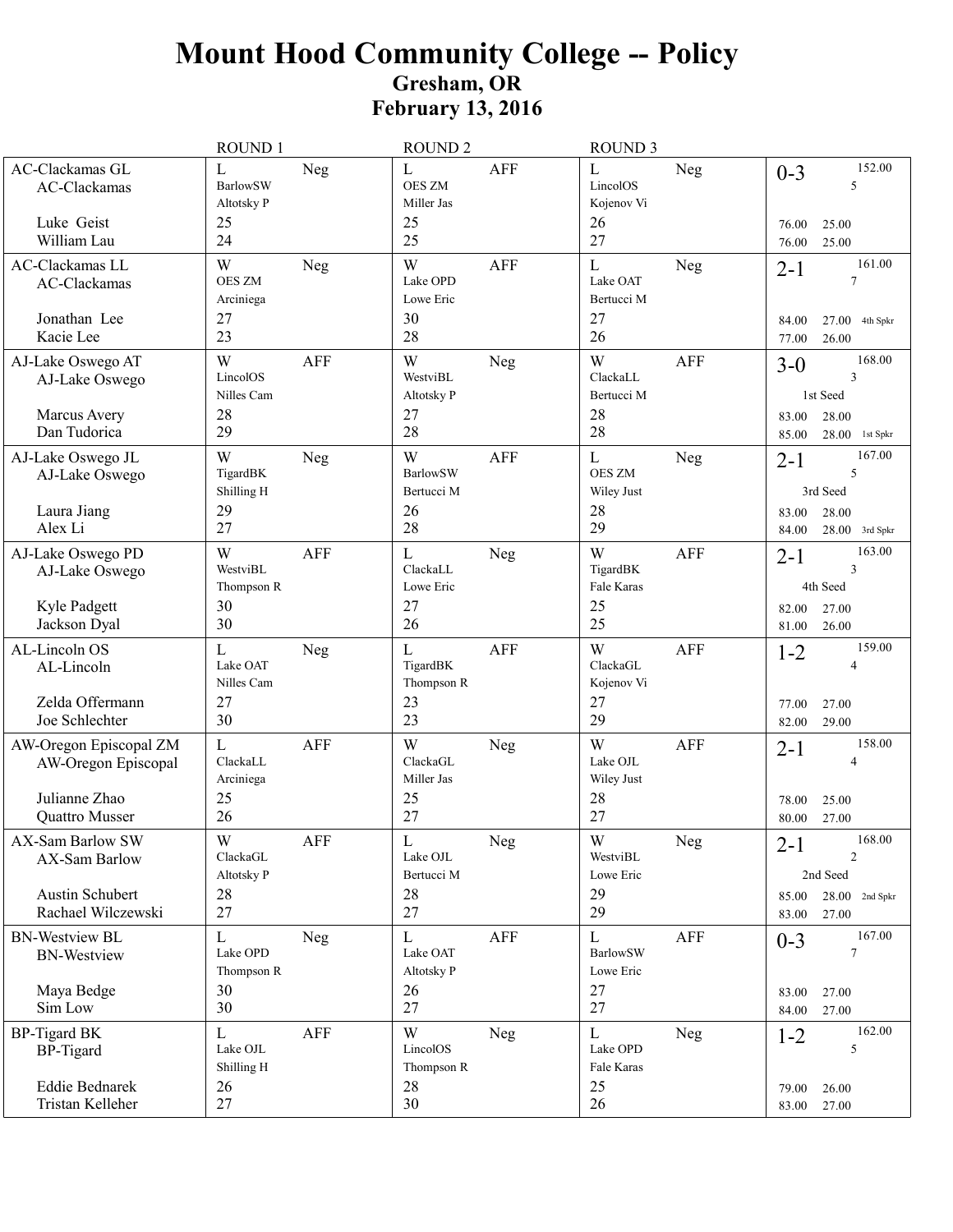**Division: Policy**

1 AJ-Lake Oswego AT (Marcus Avery & Dan Tudorica) 2 AX-Sam Barlow SW (Austin Schubert & Rachael Wilczewski) 4 AJ-Lake Oswego PD (Kyle Padgett & Jackson Dyal) **Lake OPD BarlowSW**

3 AJ-Lake Oswego JL (Laura Jiang & Alex Li)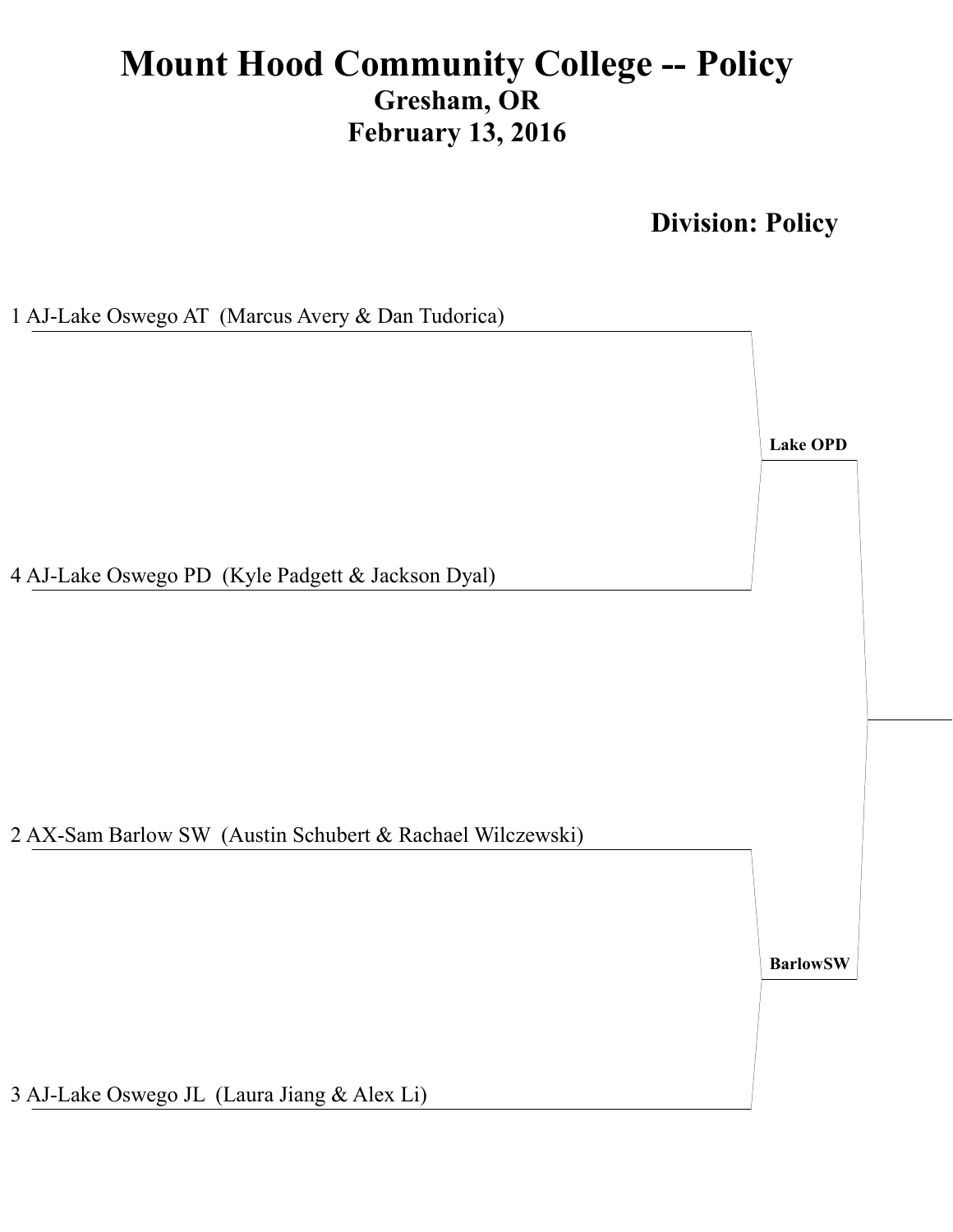|                                                            | ROUND 1                                                       | <b>ROUND 2</b>                                               | <b>ROUND 3</b>                                                        |                                                                |
|------------------------------------------------------------|---------------------------------------------------------------|--------------------------------------------------------------|-----------------------------------------------------------------------|----------------------------------------------------------------|
| AB-Beaverton We<br>AB-Beaverton<br>Elana Welter            | L<br>AFF<br>Silver <sub>R</sub><br>Grondin Am<br>27           | L<br>Neg<br>Southr F<br>Romero Ken<br>27                     | L<br>Neg<br><b>Barlow H</b><br>Reed Stewa<br>27                       | 81.00<br>$0 - 3$<br>5<br>81.00<br>27.00                        |
| AB-Beaverton Wo<br>AB-Beaverton<br><b>Riley Wolfe</b>      | W<br>Neg<br>TillaN<br>Wilczewski<br>24                        | W<br><b>AFF</b><br>Lake G<br>Beavers De<br>26                | $\mathbf{L}$<br><b>AFF</b><br>Cleve S<br>Thon Janne<br>25             | 75.00<br>$2 - 1$<br>4<br>25.00<br>75.00                        |
| AC-Clackamas G<br>AC-Clackamas<br><b>Sydney Groves</b>     | W<br><b>AFF</b><br><b>Barlow H</b><br><b>Breazile S</b><br>27 | $\mathbf L$<br>Neg<br>Cleve H<br>Jain Niles<br>28            | W<br><b>Neg</b><br>SpragueB<br>Oleson Han<br>26                       | 81.00<br>$2 - 1$<br>4<br>27.00<br>81.00                        |
| AD-Cleveland H<br>AD-Cleveland<br>Henry Harding            | W<br>Neg<br>MHS C<br>Johnson Br<br>28                         | W<br><b>AFF</b><br>ClackaG<br>Jain Niles<br>30               | $\mathbf{L}$<br><b>Neg</b><br>Silver <sub>R</sub><br>Wilczewski<br>30 | 88.00<br>$2 - 1$<br>7<br>4th Seed<br>$30.00$ 1st Spkr<br>88.00 |
| AD-Cleveland L<br>AD-Cleveland<br>Taylor Lewis             | W<br><b>AFF</b><br>WestvS<br>Blanchard<br>27                  | L<br>Neg<br>Barlow C<br>Ismail Irk<br>25                     | W<br><b>AFF</b><br>Southr F<br>Praeger El<br>25                       | 77.00<br>$2 - 1$<br>4<br>25.00<br>77.00                        |
| AD-Cleveland S<br>AD-Cleveland<br>Glen Skahill             | W<br>Neg<br>Southr F<br>Rhoades Ry<br>24                      | W<br><b>AFF</b><br>WestvM<br><b>Bray Erin</b><br>27          | W<br><b>Neg</b><br>Beav Wo<br>Thon Janne<br>27                        | 78.00<br>$3-0$<br>4<br>3rd Seed<br>27.00<br>78.00              |
| AD-Cleveland W<br>AD-Cleveland<br>Teddy Wyman              | W<br>Neg<br>Lake S<br>Theofelis<br>26                         | W<br><b>AFF</b><br>WestvW<br>Thomas Mar<br>28                | W<br><b>AFF</b><br>Barlow C<br>Denman Jim<br>28                       | 82.00<br>$3-0$<br>5<br>2nd Seed<br>$28.00$ 4th Spkr<br>82.00   |
| AJ-Lake Oswego G<br>AJ-Lake Oswego<br>Gabe Graville        | L<br><b>AFF</b><br>Barlow C<br>Likhouodov<br>25               | $\mathbf{L}$<br>Neg<br>Beav Wo<br><b>Beavers</b> De<br>24    | $\mathbf{L}$<br>Neg<br>WestvS<br>Wingate Ro<br>26                     | 75.00<br>$0 - 3$<br>5<br>25.00<br>75.00                        |
| AJ-Lake Oswego P<br>AJ-Lake Oswego<br>Min Park             | W<br><b>AFF</b><br>SpragueB<br>Court Kell<br>29               | $\mathbf{L}$<br>Neg<br>Silver <sub>R</sub><br>Wyman Ty<br>26 | W<br><b>AFF</b><br>SpragueM<br>Offermann<br>28                        | 83.00<br>$2 - 1$<br>5<br>83.00<br>$28.00$ 3rd Spkr             |
| AJ-Lake Oswego S<br>AJ-Lake Oswego<br>Radhika Subrahmanyan | <b>AFF</b><br>L<br>Cleve W<br>Theofelis<br>25                 | W<br>Neg<br>WestvS<br>Ramirez-Ca<br>28                       | W<br><b>Neg</b><br>WestvM<br>Camacho Pe<br>27                         | 80.00<br>$2 - 1$<br>5<br>27.00<br>80.00                        |
| AP-McMinnville C<br>AP-McMinnville<br>Annie Christman      | $\mathbf{L}$<br>AFF<br>Cleve H<br>Johnson Br<br>25            | W<br>Neg<br><b>Barlow H</b><br>Griffiths<br>27               | W<br>Neg<br>WestvW<br>Rhoades Ry<br>23                                | 75.00<br>$2 - 1$<br>4<br>25.00<br>75.00                        |
| AX-Sam Barlow C<br>AX-Sam Barlow<br>Robbie Cantrell        | W<br>Neg<br>Lake G<br>Likhouodov<br>26                        | W<br>AFF<br>Cleve L<br>Ismail Irk<br>$28\,$                  | L<br>Neg<br>Cleve W<br>Denman Jim<br>27                               | 81.00<br>$2 - 1$<br>$\sqrt{5}$<br>81.00 27.00                  |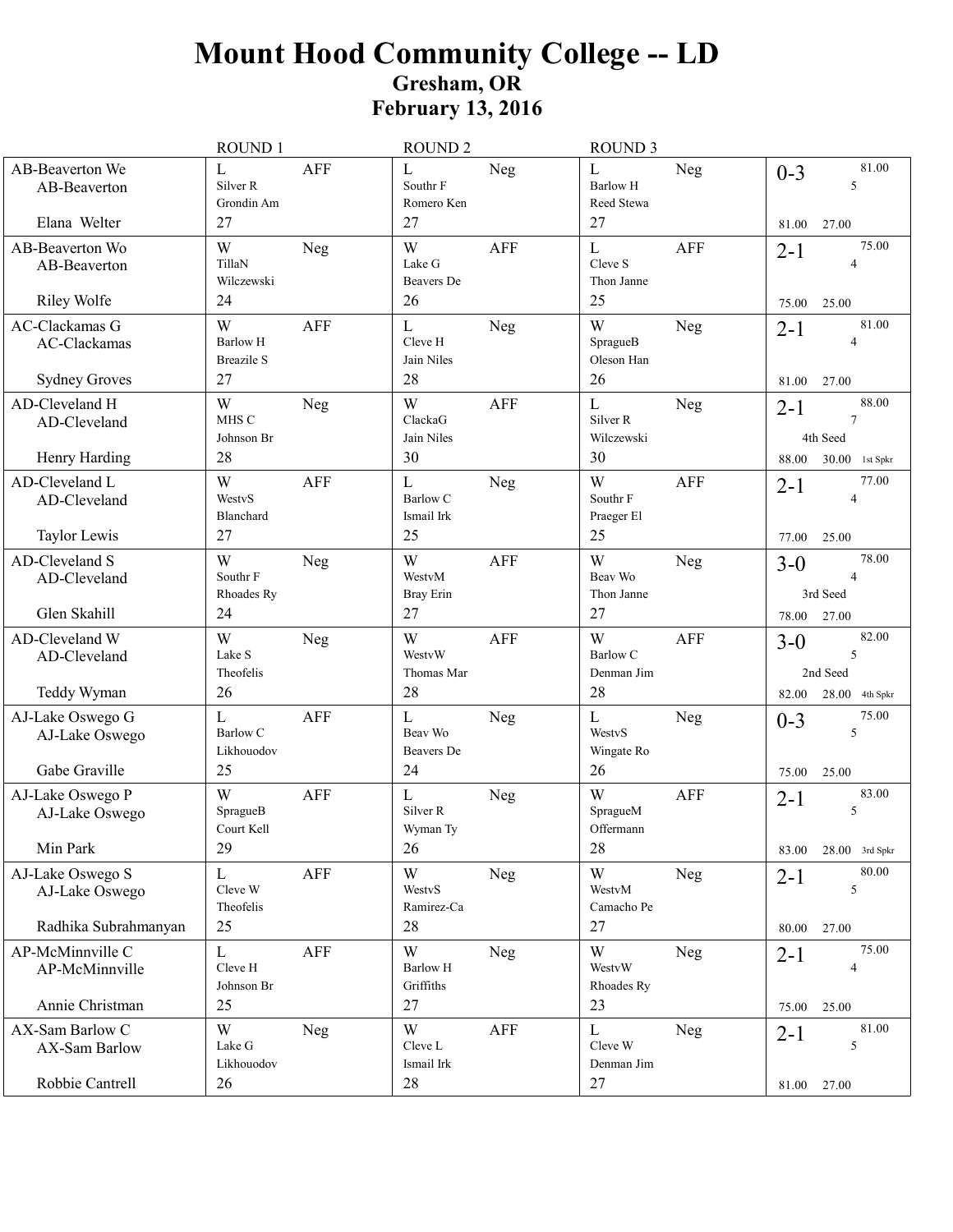|                                                                        | <b>ROUND1</b>                            |            | <b>ROUND 2</b>                               |            | <b>ROUND 3</b>                              |            |                  |                                                          |
|------------------------------------------------------------------------|------------------------------------------|------------|----------------------------------------------|------------|---------------------------------------------|------------|------------------|----------------------------------------------------------|
| AX-Sam Barlow H<br>AX-Sam Barlow                                       | L<br>ClackaG<br><b>Breazile S</b>        | Neg        | $\mathbf{L}$<br>MHS C<br>Griffiths           | <b>AFF</b> | W<br>Beav We<br>Reed Stewa                  | <b>AFF</b> | $1 - 2$          | 80.00<br>$\overline{4}$                                  |
| Kayla Heston                                                           | 26                                       |            | 27                                           |            | 27                                          |            | 80.00            | 27.00                                                    |
| <b>BB-Silverton R</b><br><b>BB-Silverton</b><br>Elijah Rakha-Sheketoff | W<br>Beav We<br>Grondin Am<br>28         | Neg        | W<br>Lake P<br>Wyman Ty<br>26                | <b>AFF</b> | W<br>Cleve H<br>Wilczewski<br>30            | <b>AFF</b> | $3-0$<br>84.00   | 84.00<br>$\overline{4}$<br>1st Seed<br>28.00<br>2nd Spkr |
| <b>BD-Southridge F</b><br><b>BD-Southridge</b><br>Leanne Fisher        | L<br>Cleve S<br>Rhoades Ry<br>25         | <b>AFF</b> | W<br><b>Beav</b> We<br>Romero Ken<br>26      | <b>AFF</b> | $\mathbf{L}$<br>Cleve L<br>Praeger El<br>23 | Neg        | $1 - 2$<br>74.00 | 74.00<br>5<br>25.00                                      |
| <b>BG-Sprague B</b><br><b>BG-Sprague</b><br>Josiah Barkes              | L<br>Lake P<br>Court Kell<br>24          | Neg        | W<br>24                                      | <b>Bye</b> | $\mathbf{L}$<br>ClackaG<br>Oleson Han<br>24 | <b>AFF</b> | $1 - 2$<br>72.00 | 72.00<br>6<br>24.00                                      |
| <b>BG-Sprague M</b><br><b>BG-Sprague</b><br>Ramon Martinez             | L<br>WestvW<br>Whitlock C<br>24          | Neg        | W<br>TillaN<br>Jones Bruc<br>24              | <b>AFF</b> | $\mathbf{L}$<br>Lake P<br>Offermann<br>25   | <b>Neg</b> | $1 - 2$<br>73.00 | 73.00<br>$\overline{4}$<br>24.00                         |
| <b>BK-Tillamook N</b><br><b>BK-Tillamook</b><br>Max Norris             | L<br>Beav Wo<br>Wilczewski<br>23         | <b>AFF</b> | $\mathbf{L}$<br>SpragueM<br>Jones Bruc<br>25 | Neg        | W<br>24                                     | <b>Bye</b> | $1 - 2$<br>72.00 | 72.00<br>5<br>24.00                                      |
| <b>BN-Westview M</b><br><b>BN-Westview</b><br>Neha Mishra              | W<br><b>Barlow B</b><br>Morgan-Ste<br>26 | Bye        | $\mathbf{L}$<br>Cleve S<br>Bray Erin<br>26   | <b>Neg</b> | $\mathbf{L}$<br>Lake S<br>Camacho Pe<br>26  | <b>AFF</b> | $1 - 2$<br>78.00 | 78.00<br>$\mathbf{Q}$<br>26.00                           |
| <b>BN-Westview S</b><br><b>BN-Westview</b>                             | L<br>Cleve L<br>Blanchard                | Neg        | L<br>Lake S<br>Ramirez-Ca                    | <b>AFF</b> | W<br>Lake G<br>Wingate Ro                   | <b>AFF</b> | $1 - 2$          | 78.00<br>$\overline{4}$                                  |
| Rama Somayajula                                                        | 24                                       |            | 26                                           |            | 28                                          |            | 78.00            | 26.00                                                    |
| <b>BN-Westview W</b><br><b>BN-Westview</b>                             | W<br>SpragueM<br>Whitlock C              | <b>AFF</b> | L<br>Cleve W<br>Thomas Mar                   | Neg        | L<br>MHS C<br>Rhoades Ry                    | <b>AFF</b> | $1 - 2$          | 75.00<br>6                                               |
| Shuxi Wu                                                               | 25                                       |            | 27                                           |            | 23                                          |            | 75.00            | 25.00                                                    |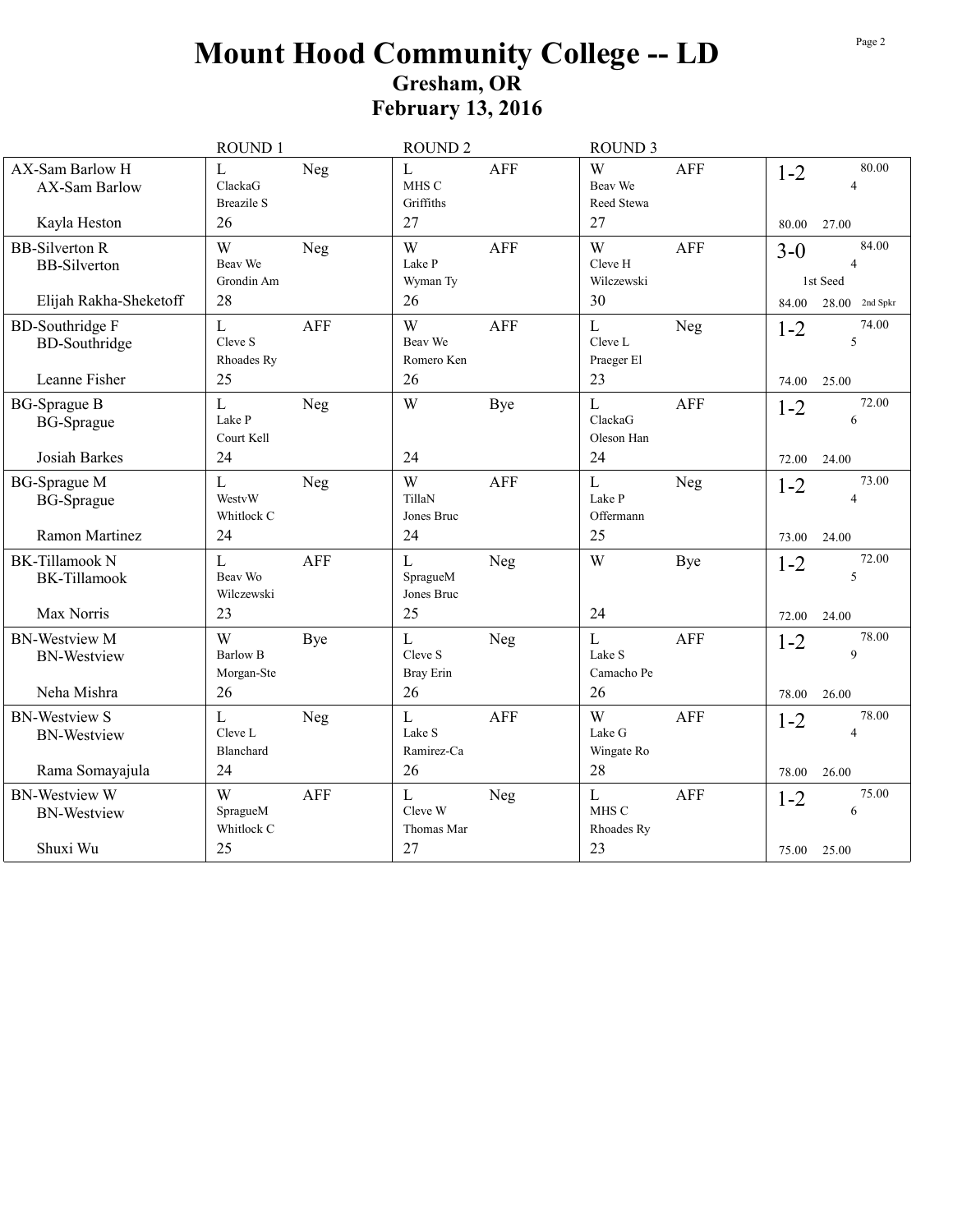**Division: LD** 

1 BB-Silverton R (Elijah Rakha-Sheketoff) **Cleve H** 4 AD-Cleveland H (Henry Harding) 2 AD-Cleveland W (Teddy Wyman) Cleve W

3 AD-Cleveland S (Glen Skahill)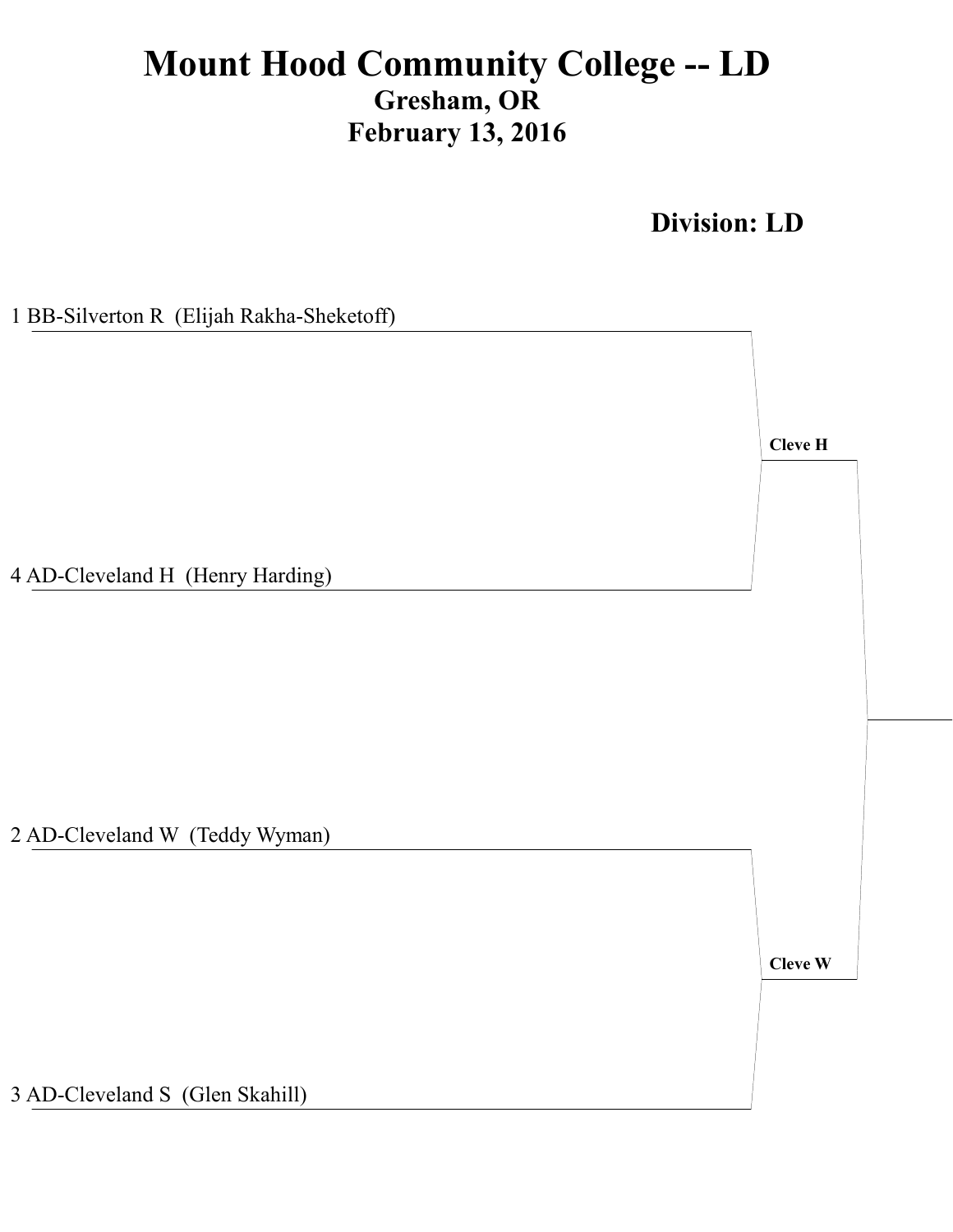|                                                                                      | <b>ROUND1</b>                                 |                | <b>ROUND 2</b>                                               |             | <b>ROUND 3</b>                                           |            |                           |                                                        |
|--------------------------------------------------------------------------------------|-----------------------------------------------|----------------|--------------------------------------------------------------|-------------|----------------------------------------------------------|------------|---------------------------|--------------------------------------------------------|
| AB-Centennial TC<br>AB-Centennial<br>Caleb Toman-Cabral<br><b>Brandon Czel</b>       | L<br>WestviKR<br>Weigler Mi<br>22<br>22       | Neg            | W<br>25<br>25.5                                              | Bye         | W<br><b>OCHS BM</b><br>Selker Chr<br>28<br>29            | <b>AFF</b> | $2 - 1$<br>75.00<br>76.50 | 151.50<br>3<br>25.00<br>25.50                          |
| <b>AB-Centennial WS</b><br>AB-Centennial<br><b>Brennah Warner</b><br>Nathan Skarphol | L<br>SouthrJJ<br>Miller Jas<br>25<br>24       | Neg            | W<br>LincolSV<br>Kojenov Vi<br>25<br>29                      | <b>AFF</b>  | L<br>WilsonVB<br>Easter Cat<br>24<br>26                  | <b>AFF</b> | $1 - 2$<br>74.00<br>79.00 | 153.00<br>4<br>25.00<br>26.00                          |
| <b>AC-Clackamas CM</b><br>AC-Clackamas<br>Hannah Custer<br>Kathryn Magee             | W<br>ClevelAG<br>Sanchez-Re<br>25<br>26       | <b>AFF</b>     | W<br>WestviNS<br>Weissman J<br>28<br>30                      | Neg         | $\mathbf{L}$<br>La SalGQ<br>Shaw Cody<br>26<br>25        | <b>AFF</b> | $2 - 1$<br>79.00<br>81.00 | 160.00<br>6<br>26.00<br>26.00                          |
| AD-Cleveland AG<br>AD-Cleveland<br>Deniz Akpinar<br>Linnea Gilius                    | L<br>ClackaCM<br>Sanchez-Re<br>24<br>23       | Neg            | W<br><b>DDHS SH</b><br>Eroh Craig<br>27<br>28                | <b>AFF</b>  | W<br>LincolWP<br>Root Travi<br>25<br>25                  | Neg        | $2 - 1$<br>76.00<br>76.00 | 152.00<br>3<br>25.00<br>25.00                          |
| AD-Cleveland BCh<br>AD-Cleveland<br>Lily Beeson-Norwitz                              | L<br>WilsonVB<br>Strecker C<br>25             | <b>AFF</b>     | $\mathbf L$<br>SouthrCG<br>Peterson-v<br>24                  | Neg         | W<br><b>DDHS SH</b><br>Satter Jan<br>26                  | <b>AFF</b> | $1 - 2$<br>75.00          | 148.00<br>3<br>25.00                                   |
| Rosa Christen                                                                        | 24                                            |                | 23                                                           |             | 26                                                       |            | 73.00                     | 24.00                                                  |
| AD-Cleveland GS<br>AD-Cleveland<br>Jozef Galaski-Standow<br>Nicky Stump              | W<br>LincolSV<br>Lin Nancy<br>28<br>27        | Neg            | W<br>SouthrJJ<br>Sullivent<br>29<br>28                       | <b>AFF</b>  | $\mathbf{L}$<br><b>SAHS WR</b><br>Thompson R<br>28<br>28 | Neg        | $2 - 1$<br>85.00<br>83.00 | 168.00<br>5<br>28.00<br>28.00                          |
| AD-Cleveland HG<br>AD-Cleveland<br>Henry Hawking<br>Eli Godleske                     | W<br><b>SAHS MP</b><br>Reed Stewa<br>27<br>27 | <b>AFF</b>     | W<br>WilsonVB<br>Weigler Mi<br>25<br>27                      | Neg         | L<br>Lake OKG<br>Sullivent<br>27<br>27                   | AFF        | $2 - 1$<br>79.00<br>81.00 | 160.00<br>6<br>27.00<br>27.00                          |
| AD-Cleveland SK<br>AD-Cleveland<br>Quinn Samoulidis<br>Mathias Knight                | W<br>Lake OSM<br>Fitzsimons<br>29<br>29       | ${\hbox{Neg}}$ | $\ensuremath{\text{W}}$<br>SouthrLG<br>Offermann<br>28<br>28 | ${\sf AFF}$ | W<br>SpraguWL<br>Root Steve<br>28<br>27                  | AFF        | $3-0$<br>85.00<br>84.00   | 169.00<br>$\overline{4}$<br>2nd Seed<br>28.00<br>28.00 |
| AE-David Douglas DB<br>AE-David Douglas<br>Kenny Dong<br>Jordan Bautista             | L<br>La SalGQ<br>Long Kelse<br>24<br>26       | AFF            | L<br>La SalFY<br>Ajjarapu V<br>21<br>22                      | Neg         | $\mathbf{L}$<br>West LSH<br>LeBlanc Be<br>22<br>23       | <b>Neg</b> | $0 - 3$<br>67.00<br>71.00 | 138.00<br>6<br>22.00<br>23.00                          |
| AE-David Douglas SH<br><b>AE-David Douglas</b><br>Honey Sebeh<br>Layla Hollins       | L<br>LincolWP<br>Kojenov Vi<br>$22\,$<br>22   | AFF            | $\mathbf L$<br>ClevelAG<br>Eroh Craig<br>26<br>25            | Neg         | L<br>CleveBCh<br>Satter Jan<br>26<br>27                  | Neg        | $0 - 3$<br>74.00<br>74.00 | 148.00<br>4<br>26.00<br>25.00                          |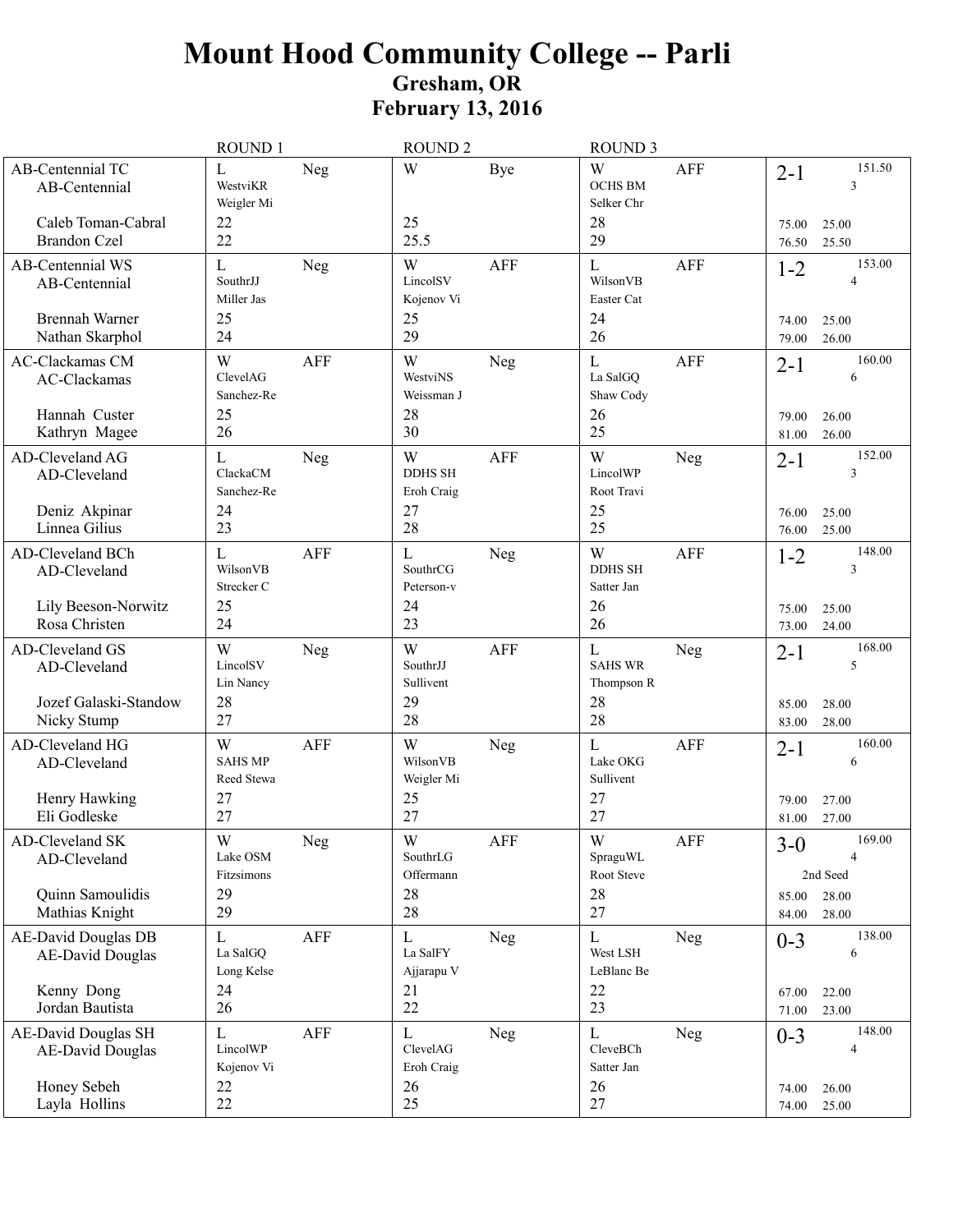|                                                          | <b>ROUND1</b>                                     |            | <b>ROUND 2</b>                         |                | <b>ROUND 3</b>                               |                |                  |                                      |
|----------------------------------------------------------|---------------------------------------------------|------------|----------------------------------------|----------------|----------------------------------------------|----------------|------------------|--------------------------------------|
| AH-La Salle Prep FY<br>AH-La Salle Prep                  | $\mathbf L$<br>Lake OKG<br>Biederbeck             | Neg        | W<br><b>DDHS DB</b><br>Ajjarapu V      | <b>AFF</b>     | W<br>WestviKR<br>Altotsky P                  | <b>Neg</b>     | $2 - 1$          | 152.00<br>$\boldsymbol{\Delta}$      |
| Eabha (Ava) Fitzsimons<br>Myriam Yao                     | 28<br>24                                          |            | 25<br>24                               |                | 26<br>25                                     |                | 79.00<br>73.00   | 26.00<br>24.00                       |
| AH-La Salle Prep GQ<br>AH-La Salle Prep                  | W<br><b>DDHS DB</b>                               | Neg        | W<br>SpraguLS<br>Mullins Em            | <b>AFF</b>     | W<br>ClackaCM                                | <b>Neg</b>     | $3 - 0$          | 162.00<br>$\overline{4}$<br>4th Seed |
| Winnie Gregory<br>Katie Quines                           | Long Kelse<br>28<br>28                            |            | 27<br>26                               |                | Shaw Cody<br>27<br>26                        |                | 82.00<br>80.00   | 27.00<br>26.00                       |
| AH-La Salle Prep KS<br>AH-La Salle Prep                  | W<br>SpraguSM<br>Weger John                       | Neg        | W<br>LincolAN<br>Lin Nancy             | <b>AFF</b>     | L<br>LincolTP<br>Bauley-Gab                  | <b>AFF</b>     | $2 - 1$          | 164.00<br>$\overline{4}$             |
| Joseph Kreitzberg<br>Sabrina Sandberg                    | 30<br>29                                          |            | 27<br>25                               |                | 29<br>24                                     |                | 86.00<br>78.00   | $29.00$ 3rd Spkr<br>25.00            |
| AH-La Salle Prep MY<br>AH-La Salle Prep<br>Lenora Mathis | $\mathbf{L}$<br>WestviNS<br>Gargosky S<br>24      | <b>AFF</b> | W<br>West LSH<br>Lloyd Kath<br>25      | Neg            | W<br>SouthrCG<br>Alghanim S<br>25            | AFF            | $2 - 1$<br>74.00 | 155.00<br>3<br>25.00                 |
| <b>Brady Young</b>                                       | 26                                                |            | 26                                     |                | 29                                           |                | 81.00            | 26.00                                |
| AJ-Lake Oswego KG<br>AJ-Lake Oswego                      | W<br>La SalFY<br>Biederbeck                       | <b>AFF</b> | W<br>LincolWP<br>Satter Jan            | Neg            | W<br>ClevelHG<br>Sullivent                   | <b>Neg</b>     | $3 - 0$          | 160.00<br>5                          |
| Sarah Kwartler<br>SaraJane Griffiths                     | 26<br>22                                          |            | 27<br>28                               |                | 28<br>29                                     |                | 81.00<br>79.00   | 27.00<br>28.00                       |
| AJ-Lake Oswego SM<br>AJ-Lake Oswego                      | $\mathbf{L}$<br>ClevelSK<br>Fitzsimons            | <b>AFF</b> | $\mathbf{L}$<br>West LMT<br>Johnson Br | Neg            | $\mathbf L$<br><b>SAHS MP</b><br>Jones Clar  | AFF            | $0 - 3$          | 162.00<br>5                          |
| Jadon Schmitt<br>Jonathan Meinhardt                      | 29<br>29                                          |            | 26<br>24                               |                | 28<br>26                                     |                | 83.00<br>79.00   | 28.00<br>26.00                       |
| AJ-Lake Oswego VP<br>AJ-Lake Oswego                      | $\mathbf{L}$<br><b>SAHS WR</b><br>Eroh Craig      | <b>AFF</b> | W<br>SouthrJB<br>Isbell Mar            | <b>Neg</b>     | L<br>LincolBL<br>Schneider                   | Neg            | $1 - 2$          | 165.00<br>6                          |
| Noah Vanderveer-Harris<br>Connor Pancoast                | 25<br>27                                          |            | 27<br>28                               |                | 29<br>29                                     |                | 81.00<br>84.00   | 27.00<br>28.00                       |
| AL-Lincoln AN<br>AL-Lincoln                              | $\ensuremath{\text{W}}$<br>West LSH<br>Isbell Mar | AFF        | $\mathbf L$<br>La SalKS<br>Lin Nancy   | ${\hbox{Neg}}$ | $\mathbf L$<br><b>BarlowFB</b><br>Devulapall | ${\hbox{Neg}}$ | $1 - 2$          | 164.00<br>5                          |
| Maia Abbruzzese<br>Zachary Nash                          | 29<br>30                                          |            | 25<br>26                               |                | 25<br>29                                     |                | 79.00<br>85.00   | 25.00<br>29.00                       |
| AL-Lincoln BL<br>AL-Lincoln                              | W<br>OCHS BM<br>Versteeg A                        | Neg        | L<br>SpraguHW<br>Wiley Just            | AFF            | W<br>Lake OVP<br>Schneider                   | AFF            | $2 - 1$          | 167.00<br>5                          |
| Ruby Belle Booth<br>Kate LeBlanc                         | 28<br>27                                          |            | 26<br>26                               |                | 30<br>30                                     |                | 84.00<br>83.00   | 28.00<br>27.00                       |
| AL-Lincoln MS<br>AL-Lincoln                              | W<br>SouthrJB                                     | <b>AFF</b> | $\mathbf L$<br>West LSC                | Neg            | W<br>SouthrJJ                                | <b>Neg</b>     | $2-1$            | 159.00<br>$\overline{4}$             |
|                                                          | Sullivent                                         |            | Easter Cat                             |                | Johnson Br                                   |                |                  |                                      |
| Emily Ma<br>Illiana Schuring                             | $28\,$<br>27                                      |            | 25<br>26                               |                | 27<br>26                                     |                | 80.00<br>79.00   | 27.00<br>26.00                       |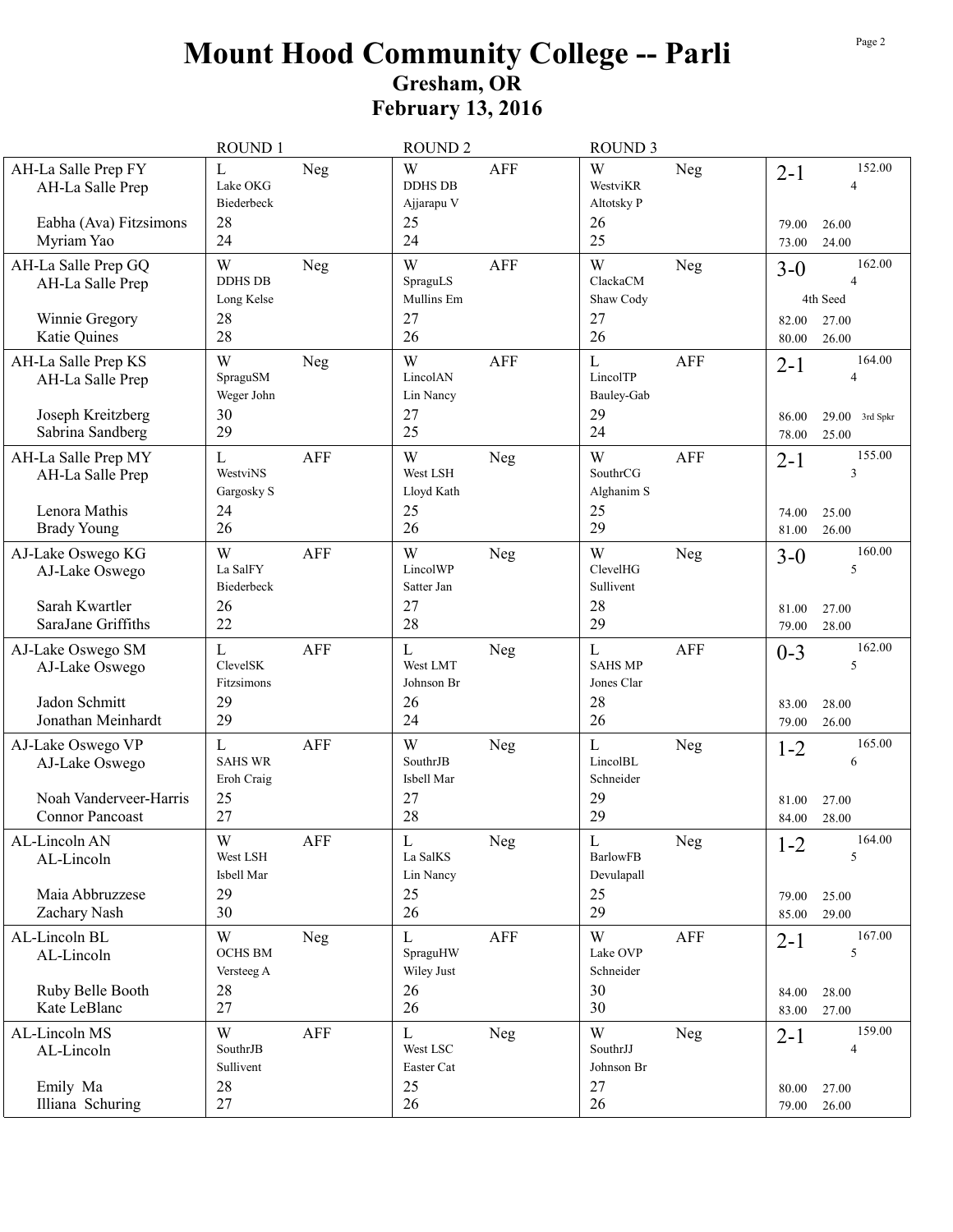|                                                                                                  | <b>ROUND1</b>                                                              | <b>ROUND2</b>                                                | <b>ROUND 3</b>                                                       |                                                                         |
|--------------------------------------------------------------------------------------------------|----------------------------------------------------------------------------|--------------------------------------------------------------|----------------------------------------------------------------------|-------------------------------------------------------------------------|
| AL-Lincoln SV<br>AL-Lincoln<br>Natalie Shershow<br>Lia Voigt                                     | L<br><b>AFF</b><br>ClevelGS<br>Lin Nancy<br>24<br>25                       | L<br>Neg<br>CentenWS<br>Kojenov Vi<br>27<br>27               | W<br>Neg<br>SpraguSM<br>Ajjarapu V<br>27<br>25                       | 155.00<br>$1 - 2$<br>3<br>27.00<br>78.00<br>25.00<br>77.00              |
| AL-Lincoln TP<br>AL-Lincoln<br>Andria Tattersfield<br>Colin Phipps                               | W<br>Neg<br>SherwoKL<br>Lloyd Kath<br>29<br>29                             | W<br><b>AFF</b><br><b>BarlowFB</b><br>Lentzner M<br>26<br>27 | W<br>Neg<br>La SalKS<br>Bauley-Gab<br>28<br>27                       | 166.00<br>$3-0$<br>6<br>3rd Seed<br>28.00<br>83.00<br>27.00<br>83.00    |
| AL-Lincoln WK<br>AL-Lincoln<br>Wilson Walker<br>Semeredin Kundin                                 | $\mathbf L$<br>Neg<br>SpraguHW<br>Bauley-Gab<br>20<br>24                   | L<br>AFF<br>SherwoKL<br>Root Travi<br>24<br>22               | W<br>Bye<br>22<br>23                                                 | 135.00<br>$1 - 2$<br>9<br>22.00<br>66.00<br>23.00<br>69.00              |
| AL-Lincoln WP<br>AL-Lincoln<br>Serenity Wade<br>Sheila Panyam                                    | W<br>Neg<br><b>DDHS SH</b><br>Kojenov Vi<br>24<br>25                       | L<br>AFF<br>Lake OKG<br>Satter Jan<br>25<br>28               | $\mathbf L$<br><b>AFF</b><br>ClevelAG<br>Root Travi<br>27<br>25      | 154.00<br>$1 - 2$<br>5<br>25.00<br>76.00<br>25.00<br>78.00              |
| AQ-Neah-Kah-Nie BB<br>AQ-Neah-Kah-Nie<br>Darion Boggs<br><b>Haley Blazer</b>                     | $\mathbf L$<br>Neg<br>SpraguLS<br>Offermann<br>28<br>22                    | L<br><b>AFF</b><br><b>OCHS BM</b><br>Sanchez-Re<br>25<br>24  | $\mathbf L$<br>AFF<br>SouthrJB<br>Eroh Craig<br>28<br>25             | 152.00<br>$0 - 3$<br>$\overline{4}$<br>81.00<br>28.00<br>71.00<br>24.00 |
| AU-Oregon City BM<br>AU-Oregon City<br>Logan Blunt<br>Isabel Moullet                             | L<br><b>AFF</b><br>LincolBL<br>Versteeg A<br>24<br>26                      | W<br>Neg<br>Neah-KBB<br>Sanchez-Re<br>26<br>25               | <b>Neg</b><br>L<br>CentenTC<br>Selker Chr<br>24<br>26                | 151.00<br>$1 - 2$<br>$\overline{4}$<br>74.00<br>24.00<br>26.00<br>77.00 |
| <b>AU-Oregon City HS</b><br>AU-Oregon City<br>Patience Humble<br>Dom Stevenson                   | <b>AFF</b><br>L<br>West LSC<br>Selker Chr<br>29<br>30                      | W<br>Neg<br><b>SAHS MP</b><br>Keller Chr<br>26<br>28         | L<br><b>Neg</b><br>SouthrLG<br>Arciniega<br>27<br>25                 | 165.00<br>$1 - 2$<br>5<br>82.00<br>27.00<br>28.00<br>83.00              |
| AX-Sam Barlow FB<br>AX-Sam Barlow<br>Ming Fung<br>Isaac Bruley                                   | $\ensuremath{\text{W}}$<br>AFF<br><b>SAHS EG</b><br>Durairaj J<br>28<br>30 | $\mathbf L$<br>Neg<br>LincolTP<br>Lentzner M<br>26<br>26     | AFF<br>$\ensuremath{\text{W}}$<br>LincolAN<br>Devulapall<br>28<br>28 | 166.00<br>$2 - 1$<br>6<br>28.00<br>82.00<br>84.00<br>28.00              |
| AZ-Sherwood KL<br>AZ-Sherwood<br>Humza Khan<br>Dimitrios Lampros                                 | <b>AFF</b><br>L<br>LincolTP<br>Lloyd Kath<br>21<br>21                      | W<br>Neg<br>LincolWK<br>Root Travi<br>26<br>27               | W<br>AFF<br>WestviNS<br>Keller Chr<br>24<br>23                       | 142.00<br>$2 - 1$<br>5<br>24.00<br>71.00<br>71.00<br>23.00              |
| <b>BC-South Albany EG</b><br><b>BC-South Albany</b><br>Sadie Efraimson<br><b>Austin Gulstrom</b> | $\mathbf L$<br>Neg<br><b>BarlowFB</b><br>Durairaj J<br>25<br>28            | W<br>AFF<br>SpraguSM<br>Feng Xiao<br>28<br>29                | W<br>Neg<br>WestviYC<br>Wyman Ty<br>25<br>26                         | 161.00<br>$2 - 1$<br>$\overline{3}$<br>25.00<br>78.00<br>28.00<br>83.00 |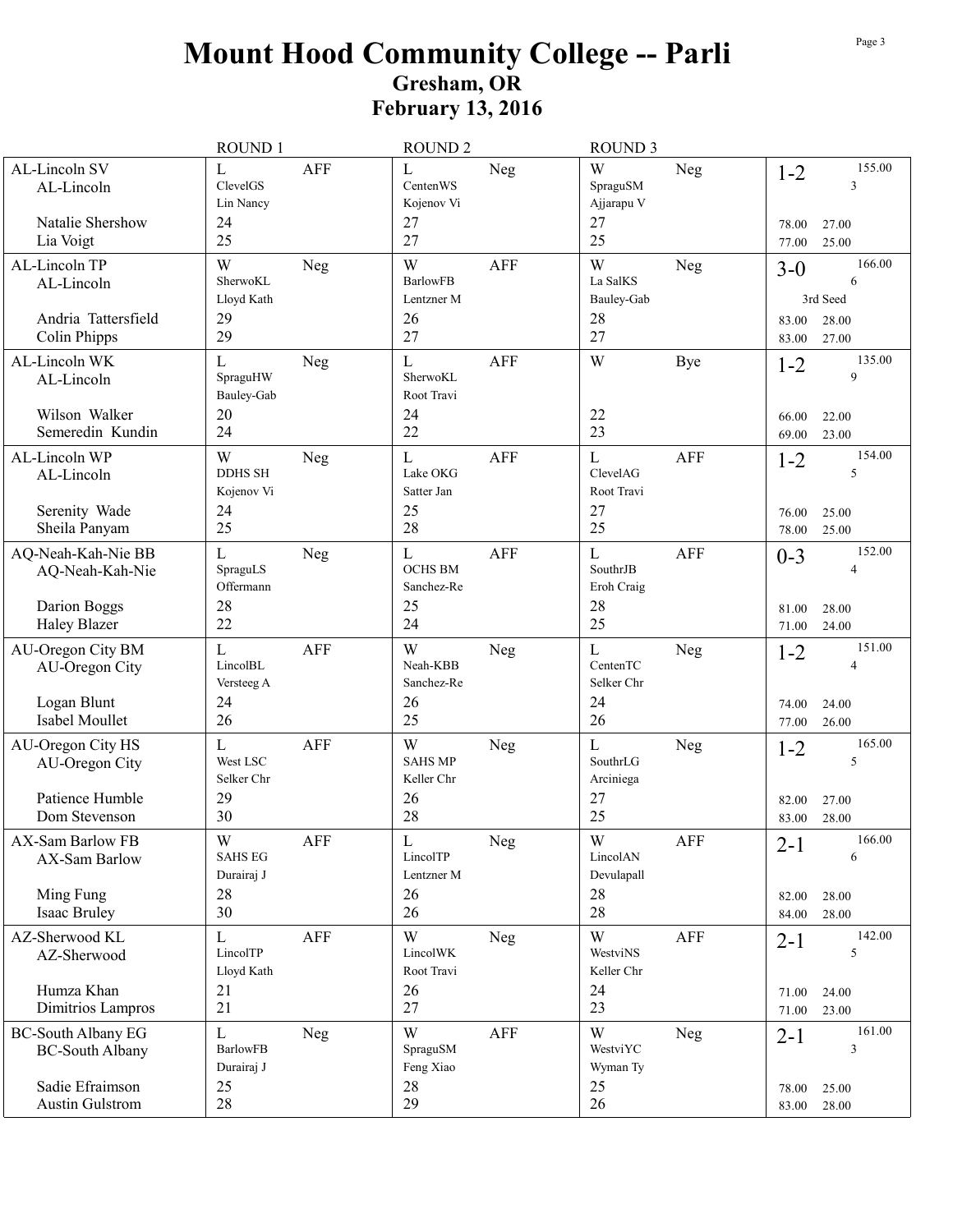|                                                                                               | ROUND 1                                                             | <b>ROUND 2</b>                                                      | <b>ROUND 3</b>                                                   |                                                                                                      |
|-----------------------------------------------------------------------------------------------|---------------------------------------------------------------------|---------------------------------------------------------------------|------------------------------------------------------------------|------------------------------------------------------------------------------------------------------|
| <b>BC-South Albany MP</b><br><b>BC-South Albany</b><br>Mario Marchand<br>Cade Perrizo         | L<br>Neg<br>ClevelHG<br>Reed Stewa<br>27<br>27                      | L<br><b>AFF</b><br><b>OCHS HS</b><br>Keller Chr<br>26<br>28         | W<br>Neg<br>Lake OSM<br>Jones Clar<br>27<br>25                   | 160.00<br>$1 - 2$<br>$\overline{3}$<br>80.00<br>27.00<br>27.00<br>80.00                              |
| <b>BC-South Albany WR</b><br><b>BC-South Albany</b><br>Tyler Whittaker<br><b>Anthony Ross</b> | W<br>Neg<br>Lake OVP<br>Eroh Craig<br>29<br>28                      | W<br><b>AFF</b><br>WestviYC<br>Root Steve<br>28<br>28               | W<br><b>AFF</b><br>ClevelGS<br>Thompson R<br>29<br>30            | 172.00<br>$3-0$<br>$\overline{4}$<br>1st Seed<br>86.00<br>$29.00$ 2nd Spkr                           |
| <b>BD-Southridge CG</b><br><b>BD-Southridge</b><br>Riley Conway<br>Arian Ghorbani             | L<br>Neg<br>WestviYC<br>Weissman J<br>25<br>25                      | W<br><b>AFF</b><br>CleveBCh<br>Peterson-v<br>26<br>22               | $\mathbf{L}$<br><b>Neg</b><br>La SalMY<br>Alghanim S<br>26<br>26 | $28.00$ 4th Spkr<br>86.00<br>150.00<br>$1 - 2$<br>$\overline{4}$<br>26.00<br>77.00<br>25.00<br>73.00 |
| <b>BD-Southridge JB</b><br><b>BD-Southridge</b><br>Cole Jones<br>Paul Bringas                 | $\mathbf{L}$<br>Neg<br>LincolMS<br>Sullivent<br>27<br>26            | $\mathbf{L}$<br><b>AFF</b><br>Lake OVP<br>Isbell Mar<br>25<br>24    | W<br><b>Neg</b><br>Neah-KBB<br>Eroh Craig<br>29<br>27            | 158.00<br>$1 - 2$<br>3<br>27.00<br>81.00<br>77.00<br>26.00                                           |
| <b>BD-Southridge JJ</b><br><b>BD-Southridge</b><br>Nolan Jones<br>Austin Jones                | W<br><b>AFF</b><br>CentenWS<br>Miller Jas<br>28<br>27               | L<br>Neg<br>ClevelGS<br>Sullivent<br>28<br>22                       | $\mathbf L$<br><b>AFF</b><br>LincolMS<br>Johnson Br<br>26<br>26  | 157.00<br>$1 - 2$<br>$\sqrt{5}$<br>82.00<br>28.00<br>75.00<br>26.00                                  |
| <b>BD-Southridge LG</b><br><b>BD-Southridge</b><br>Edward Liu<br>Rohan Giulani                | W<br><b>AFF</b><br>West LMT<br>Malan Bria<br>27<br>29               | $\mathbf{L}$<br>Neg<br>ClevelSK<br>Offermann<br>26<br>29            | W<br><b>AFF</b><br><b>OCHS HS</b><br>Arciniega<br>26<br>28       | 165.00<br>$2 - 1$<br>5<br>79.00<br>26.00<br>$29.00$ 1st Spkr<br>86.00                                |
| <b>BG-Sprague HW</b><br><b>BG-Sprague</b><br>Arika Harrison<br>Sebastian Ward                 | W<br><b>AFF</b><br>LincolWK<br>Bauley-Gab<br>27<br>28               | W<br>Neg<br>LincolBL<br>Wiley Just<br>27<br>25                      | W<br><b>AFF</b><br>West LSC<br>Mick Maggi<br>27<br>25            | 159.00<br>$3-0$<br>5<br>27.00<br>81.00<br>25.00<br>78.00                                             |
| <b>BG-Sprague LS</b><br><b>BG-Sprague</b><br>Kenneth Leja<br>Katherine Smith                  | $\ensuremath{\text{W}}$<br>AFF<br>Neah-KBB<br>Offermann<br>27<br>28 | $\mathbf L$<br>${\hbox{Neg}}$<br>La SalGQ<br>Mullins Em<br>26<br>24 | $\mathbf W$<br>AFF<br>West LMT<br>Cass Sara<br>26<br>24          | 155.00<br>$2 - 1$<br>$\overline{4}$<br>26.00<br>79.00<br>76.00<br>24.00                              |
| <b>BG-Sprague SM</b><br><b>BG-Sprague</b><br>Olivia Schultz<br>Caitlin Meek                   | L<br>AFF<br>La SalKS<br>Weger John<br>28<br>29                      | L<br>Neg<br><b>SAHS EG</b><br>Feng Xiao<br>25<br>25                 | L<br>AFF<br>LincolSV<br>Ajjarapu V<br>24<br>24                   | 155.00<br>$0 - 3$<br>$\sqrt{5}$<br>25.00<br>77.00<br>25.00<br>78.00                                  |
| <b>BG-Sprague WL</b><br><b>BG-Sprague</b><br>McKale Walker<br>Riley Longoria                  | W<br>Bye<br>West LCC<br>Durairaj J<br>28<br>26.5                    | W<br>AFF<br>WestviKR<br>Pratt Trin<br>29<br>28                      | $\mathbf L$<br>Neg<br>ClevelSK<br>Root Steve<br>$27\,$<br>25     | 163.50<br>$2 - 1$<br>6<br>28.00<br>84.00<br>79.50<br>26.50                                           |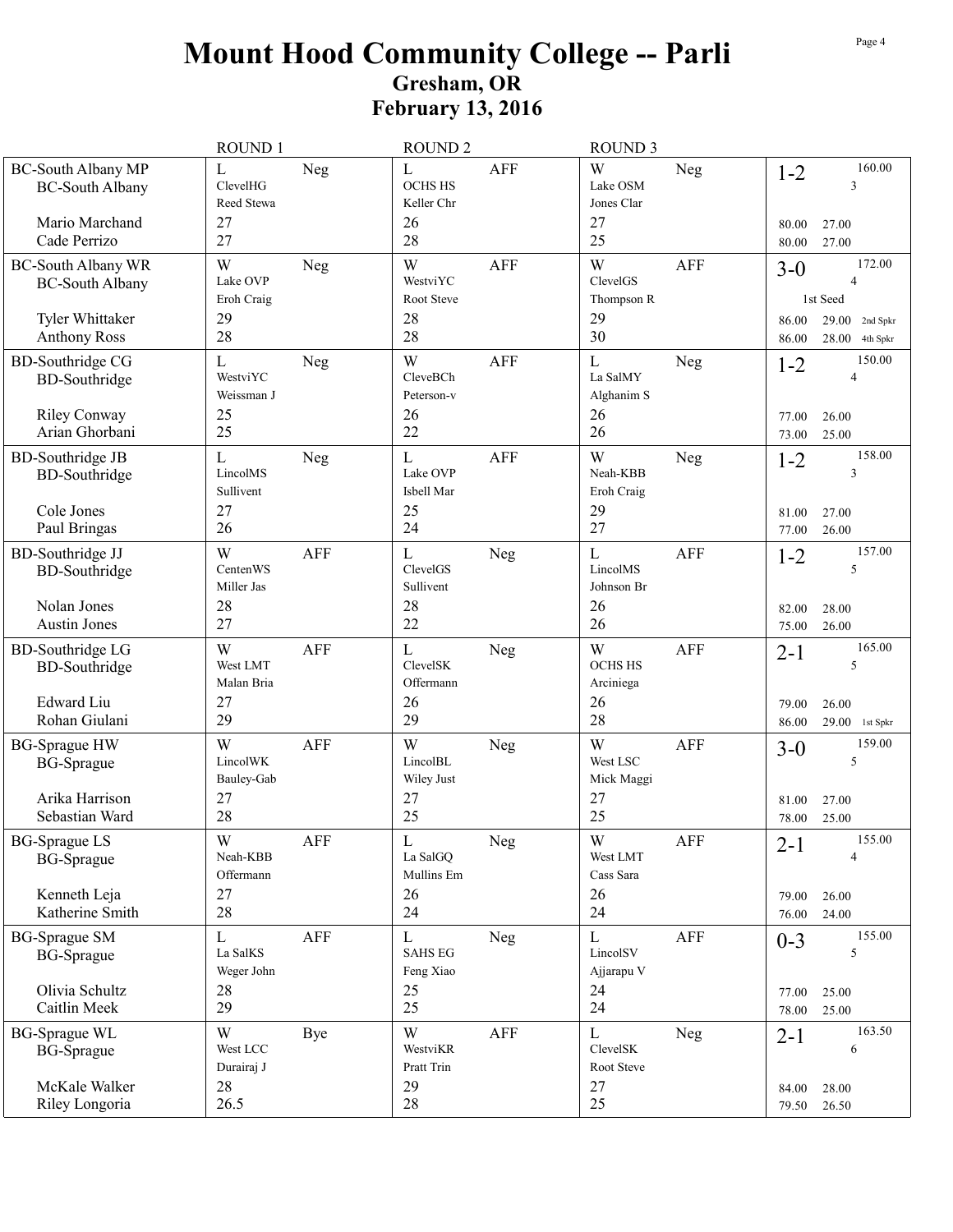|                                                                | <b>ROUND1</b>                                       | <b>ROUND 2</b>                                  | <b>ROUND 3</b>                                           |                                          |
|----------------------------------------------------------------|-----------------------------------------------------|-------------------------------------------------|----------------------------------------------------------|------------------------------------------|
| <b>BL-West Linn MT</b><br><b>BL-West Linn</b>                  | Neg<br>L<br>SouthrLG<br>Malan Bria                  | W<br><b>AFF</b><br>Lake OSM<br>Johnson Br       | $\mathbf{L}$<br>Neg<br>SpraguLS<br>Cass Sara             | 153.00<br>$1 - 2$<br>$\overline{4}$      |
| Caitlin McCabe<br>Dennis Tang                                  | 28<br>25                                            | 27<br>25                                        | 25<br>23                                                 | 27.00<br>80.00<br>25.00<br>73.00         |
| <b>BL-West Linn SC</b><br><b>BL-West Linn</b><br>Rachel Soloos | W<br>Neg<br><b>OCHS HS</b><br>Selker Chr<br>28      | W<br><b>AFF</b><br>LincolMS<br>Easter Cat<br>22 | $\mathbf{L}$<br>Neg<br>SpraguHW<br>Mick Maggi<br>24      | 154.00<br>$2 - 1$<br>6<br>74.00<br>24.00 |
| Kayla Carter                                                   | 29                                                  | 28                                              | 23                                                       | 28.00<br>80.00                           |
| <b>BL-West Linn SH</b><br><b>BL-West Linn</b>                  | $\mathbf{L}$<br>Neg<br>LincolAN<br>Isbell Mar<br>26 | L<br><b>AFF</b><br>La SalMY<br>Lloyd Kath<br>24 | W<br><b>AFF</b><br><b>DDHS DB</b><br>LeBlanc Be<br>25    | 150.00<br>$1 - 2$<br>3                   |
| Lauren Sandberg<br>Annelise Hoover                             | 25                                                  | 24                                              | 26                                                       | 25.00<br>75.00<br>25.00<br>75.00         |
| <b>BN-Westview KR</b><br><b>BN-Westview</b>                    | W<br><b>AFF</b><br>CentenTC<br>Weigler Mi           | $\mathbf{L}$<br>Neg<br>SpraguWL<br>Pratt Trin   | $\mathbf{L}$<br><b>AFF</b><br>La SalFY<br>Altotsky P     | 144.00<br>$1 - 2$<br>6                   |
| Rahul Kajjam<br>Santosh Ramesh                                 | 22<br>23                                            | 24<br>25                                        | 25<br>25                                                 | 71.00<br>24.00<br>25.00<br>73.00         |
| <b>BN-Westview NS</b><br><b>BN-Westview</b>                    | W<br>Neg<br>La SalMY<br>Gargosky S                  | L<br><b>AFF</b><br>ClackaCM<br>Weissman J       | $\mathbf{L}$<br>Neg<br>SherwoKL<br>Keller Chr            | 151.00<br>$1 - 2$<br>6                   |
| Advaith Nair<br>Rohith Sudhakar                                | 28<br>26                                            | 20<br>25                                        | 27<br>25                                                 | 75.00<br>27.00<br>25.00<br>76.00         |
| <b>BN-Westview YC</b><br><b>BN-Westview</b>                    | W<br><b>AFF</b><br>SouthrCG<br>Weissman J           | L<br>Neg<br><b>SAHS WR</b><br>Root Steve        | $\mathbf{L}$<br><b>AFF</b><br><b>SAHS EG</b><br>Wyman Ty | 160.00<br>$1 - 2$<br>6                   |
| Louis Ye<br>Rannon Cho                                         | 25<br>30                                            | 26<br>27                                        | 25<br>27                                                 | 25.00<br>76.00<br>27.00<br>84.00         |
| <b>BP-Wilson VF</b><br><b>BP-Wilson</b>                        | W<br>Neg<br>CleveBCh<br>Strecker <sub>C</sub>       | L<br><b>AFF</b><br>ClevelHG<br>Weigler Mi       | W<br>Neg<br>CentenWS<br>Easter Cat                       | 159.00<br>$2 - 1$<br>$\overline{4}$      |
| Carter Van Vleet<br>Jaren Friesen                              | 28<br>26                                            | 25<br>24                                        | 29<br>27                                                 | 28.00<br>82.00<br>77.00<br>26.00         |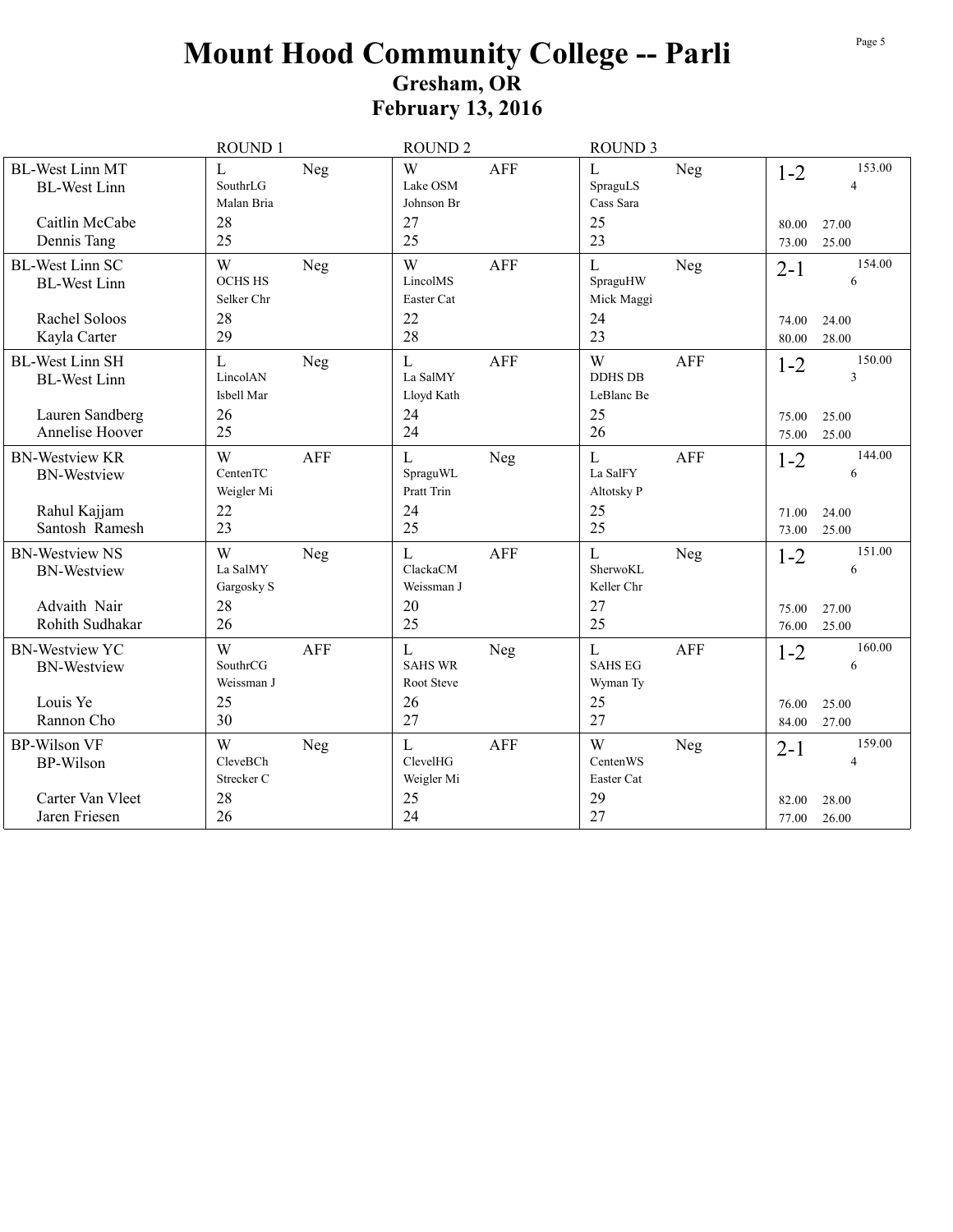**Division: Parli** 

1 BC-South Albany WR (Tyler Whittaker & Anthony Ross) 2 AD-Cleveland SK (Quinn Samoulidis & Mathias Knight) 4 AH-La Salle Prep GQ (Winnie Gregory & Katie Quines) **SAHS WR ClevelSK** 

3 AL-Lincoln TP (Andria Tattersfield & Colin Phipps)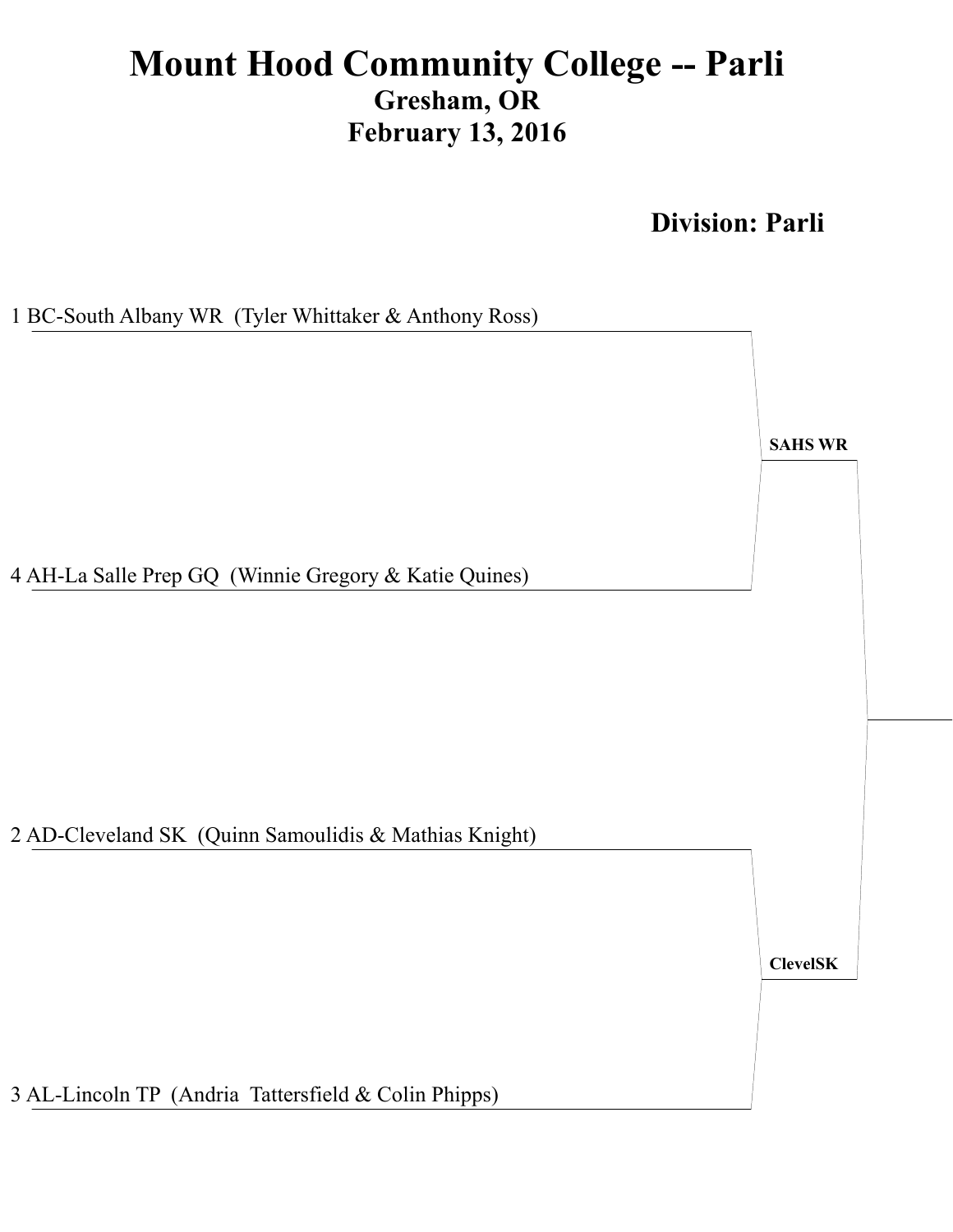|                                                                             | <b>ROUND 1</b>                                        | ROUND <sub>2</sub>                                        | ROUND <sub>3</sub>                                              |                                                            |
|-----------------------------------------------------------------------------|-------------------------------------------------------|-----------------------------------------------------------|-----------------------------------------------------------------|------------------------------------------------------------|
| <b>AB-Centennial BB</b><br>AB-Centennial<br>Winter Burris<br>Danielle Bracy | L<br><b>AFF</b><br>WestviPA<br>LeBlanc Be<br>25<br>26 | L<br>Neg<br><b>MHS SB</b><br>Reed Stewa<br>25<br>25       | $\mathbf{L}$<br>Fft<br>LincolDD<br>Jones Bruc                   | 101.00<br>$0 - 3$<br>7<br>50.00<br>25.00<br>51.00<br>25.00 |
| AB-Centennial DD<br>AB-Centennial                                           | L<br>Neg<br>LincolRS<br>Lowe Eric                     | L<br>Neg<br><b>BarlowKW</b><br>Blanchard                  | $\mathbf{L}$<br>Neg<br>LincolWB<br>Ismail Irk                   | 145.00<br>$0 - 3$<br>$\overline{4}$                        |
| Claire Dobesh<br>Emma Dobesh                                                | 27<br>25                                              | 22<br>23                                                  | 25<br>23                                                        | 25.00<br>74.00<br>23.00<br>71.00                           |
| AD-Cleveland BCu<br>AD-Cleveland                                            | W<br>Bye                                              | W<br><b>AFF</b><br>Lake OOL<br>Selker Chr                 | $\mathbf L$<br><b>AFF</b><br>WestviMS<br>Lee Jaeeun             | 162.00<br>$2 - 1$<br>6                                     |
| Joseph Brower<br>Terrell Cunningham                                         | 27.5<br>26.5                                          | 30<br>27                                                  | 25<br>26                                                        | 27.50<br>82.50<br>26.50<br>79.50                           |
| AJ-Lake Oswego OL<br>AJ-Lake Oswego<br>Jason O'Brien<br>Joe Lantow          | W<br>Neg<br>LincolDD<br>Boanca Cri<br>27<br>24        | $\mathbf{L}$<br>Neg<br>ClevelBC<br>Selker Chr<br>26<br>29 | $\mathbf L$<br><b>AFF</b><br>WestviDA<br>Weigler Mi<br>26<br>26 | 158.00<br>$1 - 2$<br>6<br>79.00<br>26.00<br>79.00<br>26.00 |
| AL-Lincoln BC<br>AL-Lincoln                                                 | W<br><b>AFF</b><br><b>BarlowKW</b><br>Jain Niles      | <b>AFF</b><br>L<br>MHS DW<br>Grondin Am                   | L<br>Neg<br>WestviMK<br>Nilles Cam                              | 161.00<br>$1 - 2$<br>$\sqrt{5}$                            |
| Zenzo Beresford<br>Srinik Chinnam                                           | 27<br>26                                              | 27<br>25                                                  | 28<br>28                                                        | 82.00<br>27.00<br>79.00<br>26.00                           |
| AL-Lincoln DD<br>AL-Lincoln<br>Kelsey Dunn                                  | L<br><b>AFF</b><br>Lake OOL<br>Boanca Cri<br>26       | W<br>Bye<br>26                                            | W<br>Bye<br>CentenBB<br>Jones Bruc<br>26                        | 147.00<br>$2 - 1$<br>3<br>78.00<br>26.00                   |
| <b>Ethan Dennis</b><br>AL-Lincoln DL                                        | 23<br><b>AFF</b><br>$\mathbf{L}$                      | 23<br><b>AFF</b><br>L                                     | 23<br>W<br>Bye                                                  | 23.00<br>69.00<br>142.50                                   |
| AL-Lincoln<br><b>Sydney Dunn</b>                                            | WestviMS<br>Jeffery-We<br>25                          | SouthrLE<br>Durairaj J<br>22                              | 23.5                                                            | $1 - 2$<br>6                                               |
| Chelsea Li                                                                  | 24                                                    | 24                                                        | 24                                                              | 70.50<br>23.50<br>72.00<br>24.00                           |
| AL-Lincoln RS<br>AL-Lincoln                                                 | W<br>${\sf AFF}$<br>CentenDD<br>Lowe Eric             | $\mathbf L$<br>${\sf AFF}$<br>WestviMS<br>Versteeg A      | $\mathbf W$<br>${\sf AFF}$<br>SouthrLE<br>Dill Maggi            | 163.00<br>$2 - 1$<br>4                                     |
| Anisha RajBhandary<br>Adam Selker                                           | 28<br>29                                              | 26<br>27                                                  | 25<br>28                                                        | 26.00<br>79.00<br>84.00<br>28.00                           |
| AL-Lincoln WB<br>AL-Lincoln                                                 | $\mathbf L$<br>Neg<br>MHS GP<br>Cooper Gab            | $\mathbf L$<br>AFF<br>WestviDA<br>Jeffery-We              | W<br>AFF<br>CentenDD<br>Ismail Irk                              | 156.00<br>$1 - 2$<br>5                                     |
| Olivia Weissflog<br>Zoie Brauser                                            | 26<br>26                                              | 25<br>26                                                  | 28<br>25                                                        | 26.00<br>79.00<br>26.00<br>77.00                           |
| AP-McMinnville DW<br>AP-McMinnville                                         | W<br>AFF<br>SouthrLE<br>Shelton Da                    | W<br>Neg<br>LincolBC<br>Grondin Am                        | $\mathbf L$<br>AFF<br>WestviPA<br>Gargosky S                    | 170.00<br>$2 - 1$<br>5<br>4th Seed                         |
| <b>Tommy Douglass</b><br>Eli Wiles                                          | 27<br>28                                              | 28<br>27                                                  | 30<br>30                                                        | $28.00$ 3rd Spkr<br>85.00<br>$28.00$ 4th Spkr<br>85.00     |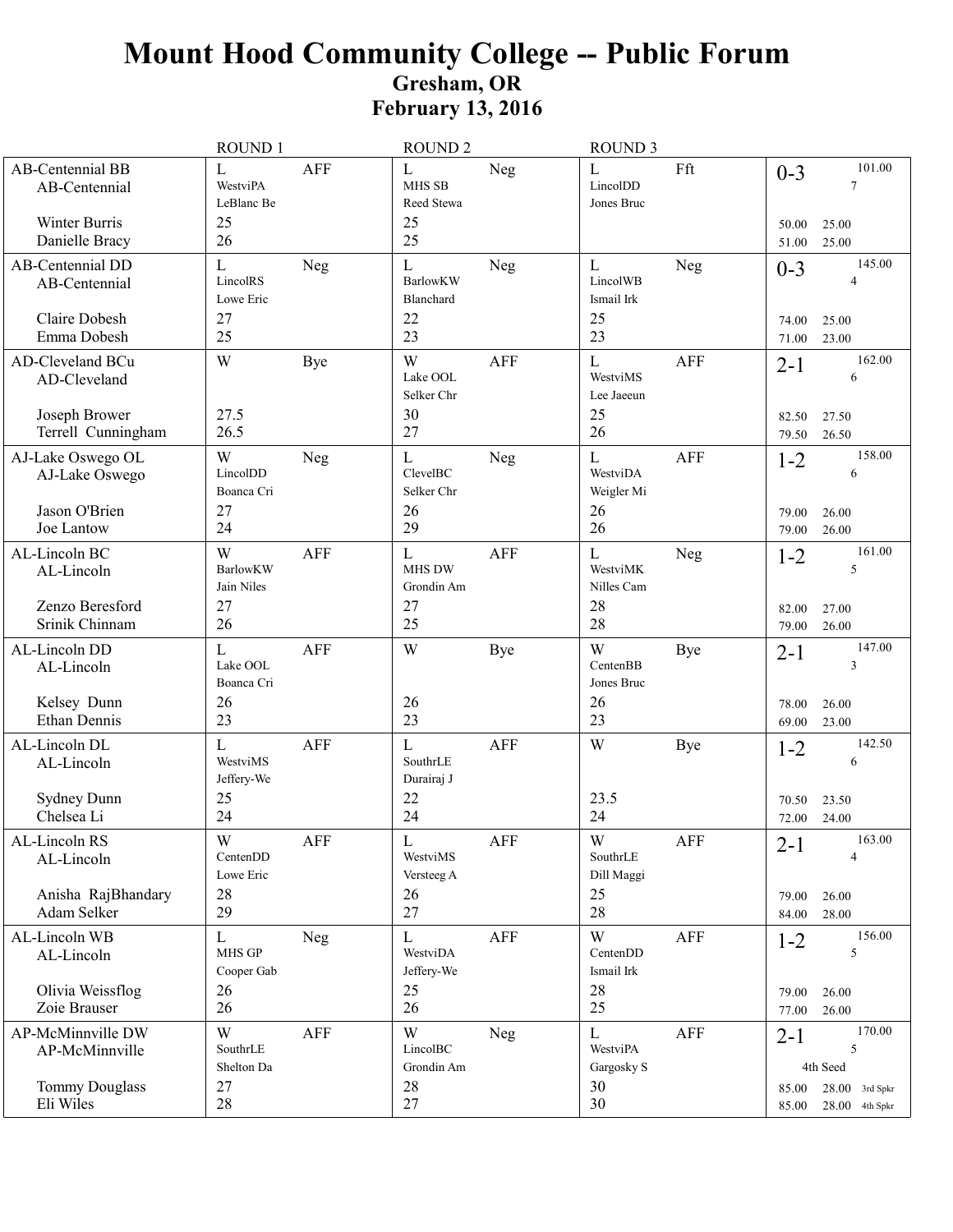|                                                                                      | <b>ROUND 1</b>                                                      | <b>ROUND 2</b>                                                       | <b>ROUND 3</b>                                                      |                                                                                                |
|--------------------------------------------------------------------------------------|---------------------------------------------------------------------|----------------------------------------------------------------------|---------------------------------------------------------------------|------------------------------------------------------------------------------------------------|
| AP-McMinnville GP<br>AP-McMinnville<br>Joe Gullo<br>Benjamin Pollak                  | W<br><b>AFF</b><br>LincolWB<br>Cooper Gab<br>24<br>27               | W<br><b>AFF</b><br>WestviMK<br><b>Breazile S</b><br>29<br>28         | W<br>AFF<br>SouthrMD<br>Feng Xiao<br>28<br>29                       | 165.00<br>$3-0$<br>$\overline{4}$<br>3rd Seed<br>28.00<br>81.00<br>28.00<br>84.00              |
| AP-McMinnville SB<br>AP-McMinnville<br>Matt Stefansky<br>Seth Buck                   | $\mathbf L$<br><b>AFF</b><br>WestviMK<br>Cass Sara<br>25<br>25      | W<br>AFF<br>CentenBB<br>Reed Stewa<br>27<br>27                       | W<br><b>AFF</b><br><b>BarlowKW</b><br>Miller Jas<br>29<br>27        | 160.00<br>$2 - 1$<br>3<br>27.00<br>81.00<br>27.00<br>79.00                                     |
| AX-Sam Barlow KW<br>AX-Sam Barlow<br>Keyanna Kahey<br>Makayla Wright                 | L<br>Neg<br>LincolBC<br>Jain Niles<br>26<br>25                      | W<br>AFF<br>CentenDD<br>Blanchard<br>25<br>23                        | L<br><b>Neg</b><br>MHS SB<br>Miller Jas<br>26<br>25                 | 150.00<br>$1 - 2$<br>3<br>26.00<br>77.00<br>25.00<br>73.00                                     |
| <b>BD-Southridge LE</b><br><b>BD-Southridge</b><br>Jenny Li<br>Jeremy Erroba         | L<br>Neg<br><b>MHS DW</b><br>Shelton Da<br>25<br>25                 | W<br>Neg<br>LincolDL<br>Durairaj J<br>30<br>30                       | $\mathbf L$<br><b>Neg</b><br>LincolRS<br>Dill Maggi<br>26<br>24     | 160.00<br>$1 - 2$<br>5<br>81.00<br>26.00<br>79.00<br>25.00                                     |
| <b>BD-Southridge MD</b><br><b>BD-Southridge</b><br>Joey Miller<br>Julia Dayton       | W<br><b>AFF</b><br>WestviDA<br>Lentzner M<br>28<br>27               | $\mathbf{L}$<br><b>AFF</b><br>WestviPA<br>Shelton Da<br>28<br>27     | L<br><b>Neg</b><br>MHS GP<br>Feng Xiao<br>28<br>28                  | 166.00<br>$1 - 2$<br>$\,$ 8 $\,$<br>84.00<br>28.00<br>82.00<br>27.00                           |
| <b>BN-Westview DA</b><br><b>BN-Westview</b><br>Preeti Devulapalli<br>Sanjana Agarwal | $\mathbf L$<br>Neg<br>SouthrMD<br>Lentzner M<br>26<br>26            | W<br>Neg<br>LincolWB<br>Jeffery-We<br>29<br>27                       | W<br>Neg<br>Lake OOL<br>Weigler Mi<br>28<br>28                      | 164.00<br>$2 - 1$<br>3<br>83.00<br>28.00<br>27.00<br>81.00                                     |
| <b>BN-Westview MK</b><br><b>BN-Westview</b><br>Nikhil Mishra<br>Aakash Kurse         | W<br>Neg<br><b>MHS SB</b><br>Cass Sara<br>25<br>27                  | L<br>Neg<br><b>MHS GP</b><br><b>Breazile S</b><br>28<br>27           | W<br><b>AFF</b><br>LincolBC<br>Nilles Cam<br>28<br>28               | 163.00<br>$2 - 1$<br>6<br>28.00<br>81.00<br>27.00<br>82.00                                     |
| <b>BN-Westview MS</b><br><b>BN-Westview</b><br>Mallika Moghe<br><b>Stanley Sun</b>   | $\mathbf W$<br>${\hbox{Neg}}$<br>LincolDL<br>Jeffery-We<br>29<br>28 | $\ensuremath{\text{W}}$<br>Neg<br>LincolRS<br>Versteeg A<br>30<br>28 | $\mathbf W$<br>${\hbox{Neg}}$<br>ClevelBC<br>Lee Jaeeun<br>28<br>24 | 167.00<br>$3-0$<br>5<br>2nd Seed<br>87.00<br>$29.00$ 1st Spkr<br>80.00<br>28.00                |
| <b>BN-Westview PA</b><br><b>BN-Westview</b><br>Akshay Pulavarty<br>Rohan Ajjarapu    | W<br>Neg<br>CentenBB<br>LeBlanc Be<br>29<br>27                      | W<br>Neg<br>SouthrMD<br>Shelton Da<br>$28\,$<br>28                   | W<br>Neg<br>MHS DW<br>Gargosky S<br>30<br>30                        | 172.00<br>$3 - 0$<br>$\overline{3}$<br>1st Seed<br>87.00<br>$29.00$ 2nd Spkr<br>85.00<br>28.00 |